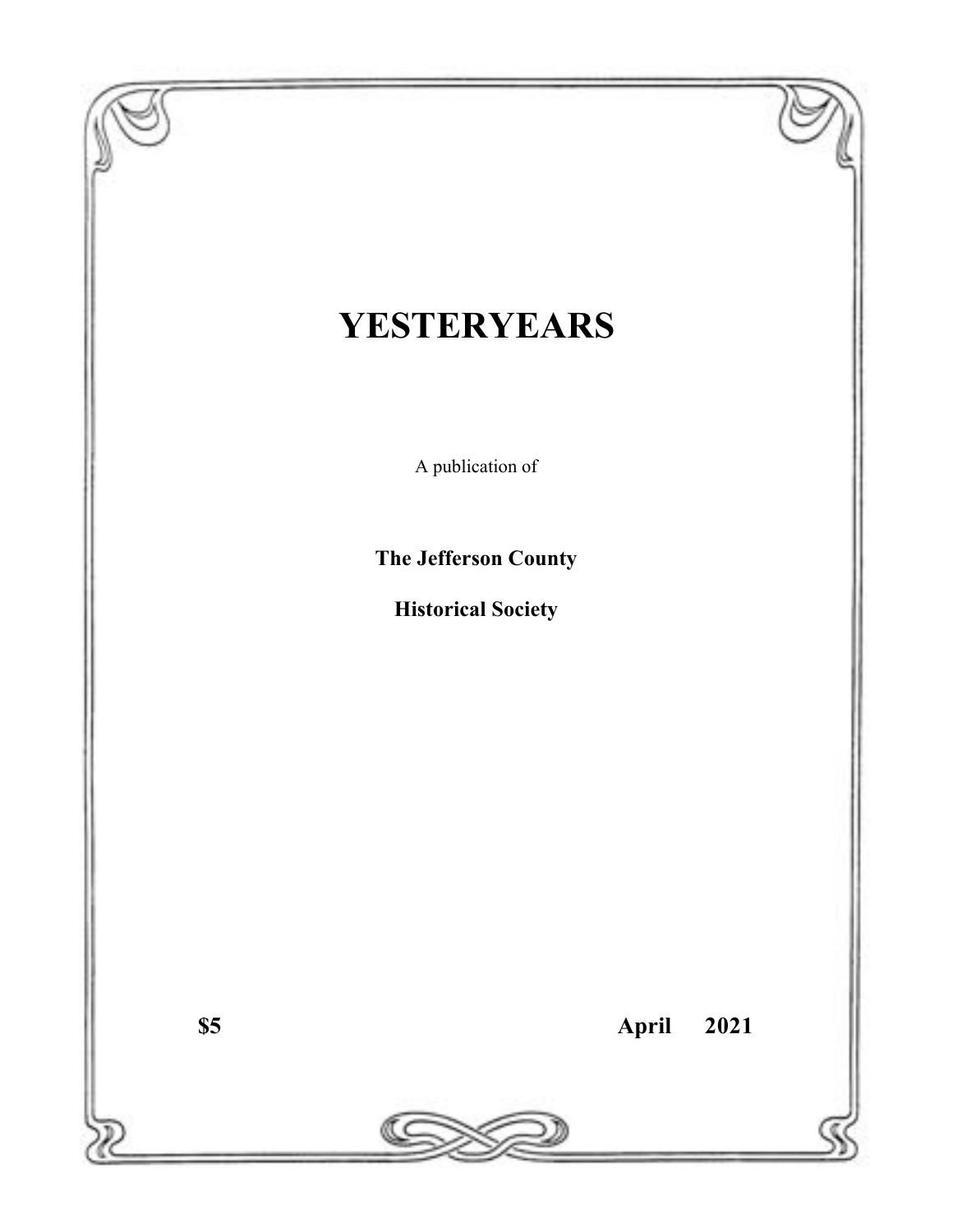# **CONTENTS – April 2021**

The Jefferson County Historical Society and the Jefferson County Genealogical Society have merged. A Genealogy Committee now represents the interests of the former Genealogical Society.

#### **Jefferson County Historical Society Officers**

*President:* Leanne Chapman *Vice President:* Lisa Leyva *Recording Secretary:* Ardie Grimes *Treasurer:* Mary Luse *Community Representatives:* Kathleen McConnell, McLouth; Marilyn Sharkey, Oskaloosa; Bill Manville, Valley Falls; Virginia Winsor, Winchester; Chris Hotchkiss, Perry; Deb Case, Ozawkie *Genealogy Committee:* Deb Case, Ardie Grimes, Tom Grose, Jane Hoskinson, Lisa Leyva, Mary Luse, Marilyn Sharkey, Frank Shrimplin *Yesteryears* editor, April 2021: Jane Hoskinson; primary source and research assistance, Liz Leech *Yesteryears* is published online as a PDF document and made available on the Old Jefferson Town website. Primary source materials, including Jefferson County tax rolls from the 1860s, will also be available on the OJT website: https://www.oldjeffersontown.com/. For more information, contact the Jefferson County Historical Society, P.O. Box 146, Oskaloosa, KS 66066, email, oldjefftown@gmail.com. Individual articles from past issues of *Yesteryears* are posted online at storiesofyesteryears.blogspot.com.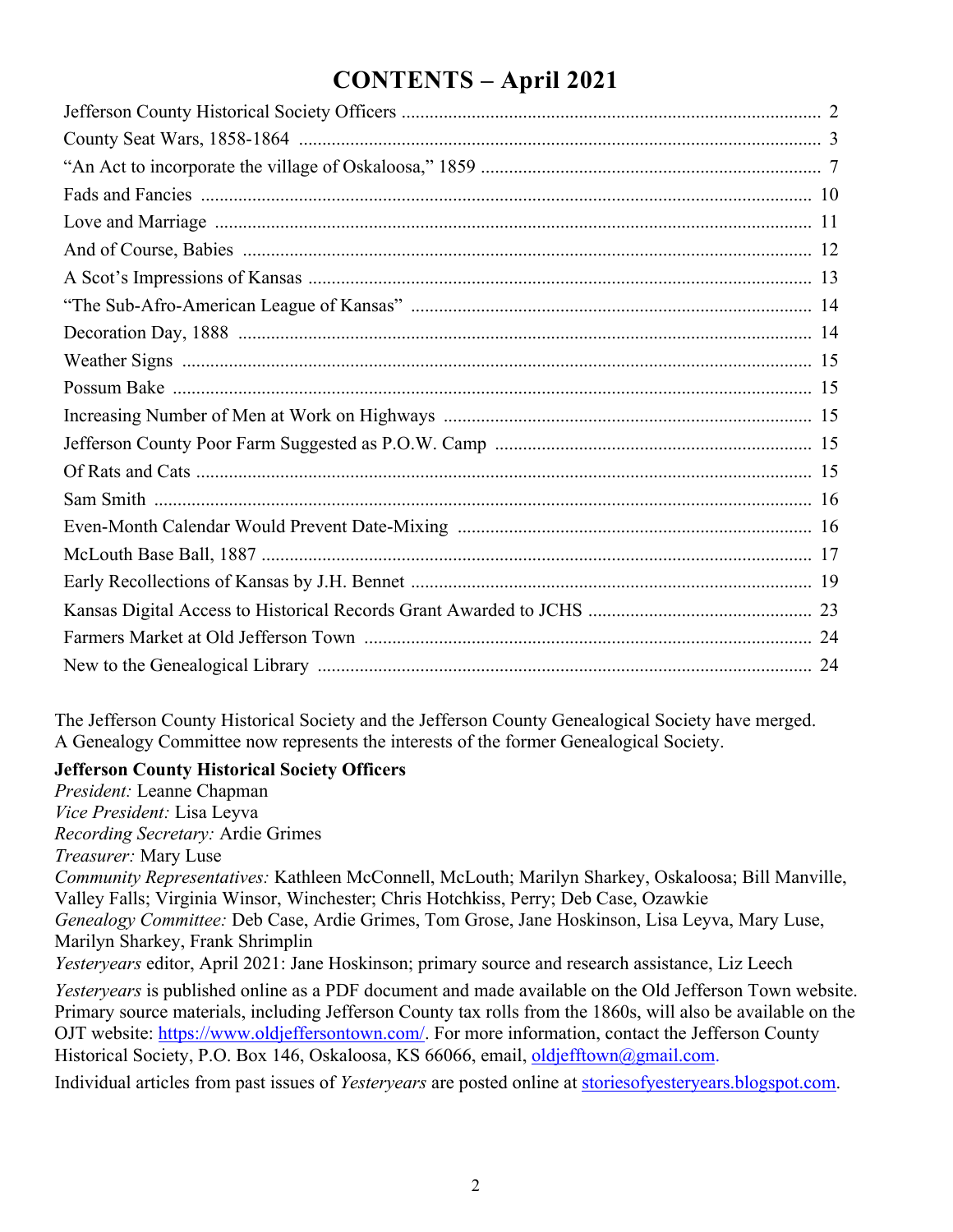## **County Seat Wars, 1858-1864**

The first territorial legislature of Kansas declared Osawkee<sup>1</sup> the county seat of Jefferson County in 1855. The territorial governor appointed county officers. This "bogus" legislature was fraudulently elected by proslavery "ruffians" from Missouri who entered Kansas to vote illegally. Its members intended to establish slavery in Kansas. Osawkee was the oldest settlement in Jefferson County. A majority of its population favored slavery.

In 1854 brothers George M. and William F. Dyer chose the site of Osawkee on the military road between Fort Leavenworth and Fort Riley, near the place where the road crossed the Grasshopper (Delaware) River in Jefferson County. The location was part of the Delaware Reserve and not legally open to white settlement. The Dyer brothers built a trading post and moved to Kansas as squatters. An 1855 Kansas census indicated that William Dyer held three enslaved people. Brothers William H. and O.B. Tebbs soon joined them. William Tebbs had three enslaved people. The town of Osawkee was laid out in early 1855 and formally surveyed in October that year.

By A.G. Patrick in "Old Settler's Corner," the *Oskaloosa Times*, April 18

Almost eyery town in the county has had a rival representing either free state or pro-slavery. Oskaloosa had a Jacksonville a mile or so to the east. Valley Falls had a Jefferson city near Cedar Falls. Osawkie had a rival in Pleasant Hill a mile or so to the west. Fairfiield, Hickory Point and Hardtville were on the old Military road. but they are all dead now, and Winchester has taken their place. Perry, Williamstown, Centreville, Newman, and Medina sprung up on the building of the Pacific railroad, but outside of Perry, the other towns are practically dead, yet they were all lively towns 30 years ago, with a dozen or so of open saloons. Old Pap Weaver run a paper at Medina, but when the Santa Fe was built, moved his press to Valley Falls and started the New Era.

The Delaware lands were reduced after a survey, and members received land grants in a smaller, "diminished" reserve. The remaining lands were to be sold and the money held in trust for the Delaware Nation.

The Delaware Trust lands were sold at Osawkee in the summer of 1857. The first cabin built there served as the land office. It was guarded during the land sales by troops from Fort Leavenworth. The influx of people hoping to buy land created a wild west scene, complete with wagons, tents, gambling and, according to Thomas Gay<sup>2</sup>, "a considerable amount of whiskey." In the ensuing town boom, Osawkee gained many houses and cabins, several businesses and a two-story hotel. Its population grew to a reported 3,500. However, land speculation and tax issues soon turned the boom into a bust. Many squatters' cabins were abandoned or stolen or burned in prairie fires.

Early in 1858 the new free-state legislature gave voters the right to choose a county seat at the next election. The winner was to be the place receiving the highest number of votes. The new law was framed to favor Grasshopper (Valley) Falls, a free-state settlement. The *Jefferson Crescent* reported that the town was anticipated to become "the most prominent point in the contemplated Railroad, from St. Joseph to Topeka." The Falls had also prospered during the Delaware Trust land sales, when the town company began construction of a new hotel, the Cataract

House, and dedicated it with a grand ball. According to *The First Hundred Years of Jefferson County Kansas*, "The supper was doubtless the most elaborate ever sat down to in Jefferson county. The cakes alone cost over \$100 and were brought in from Leavenworth. About 75 couples were present, but room enough for only six set of cotillions."

<sup>&</sup>lt;sup>1</sup>Osawkee was the original spelling. The spelling became Osawkie in the early 1880s. It changed to Ozawkie in the early 1900s.

 $2$ Thomas Gay moved to Jefferson County from Wisconsin in 1856, hoping to make Kansas a free state. He wrote about his experiences in 1894 for the *Chariton Herald* newspaper in Iowa.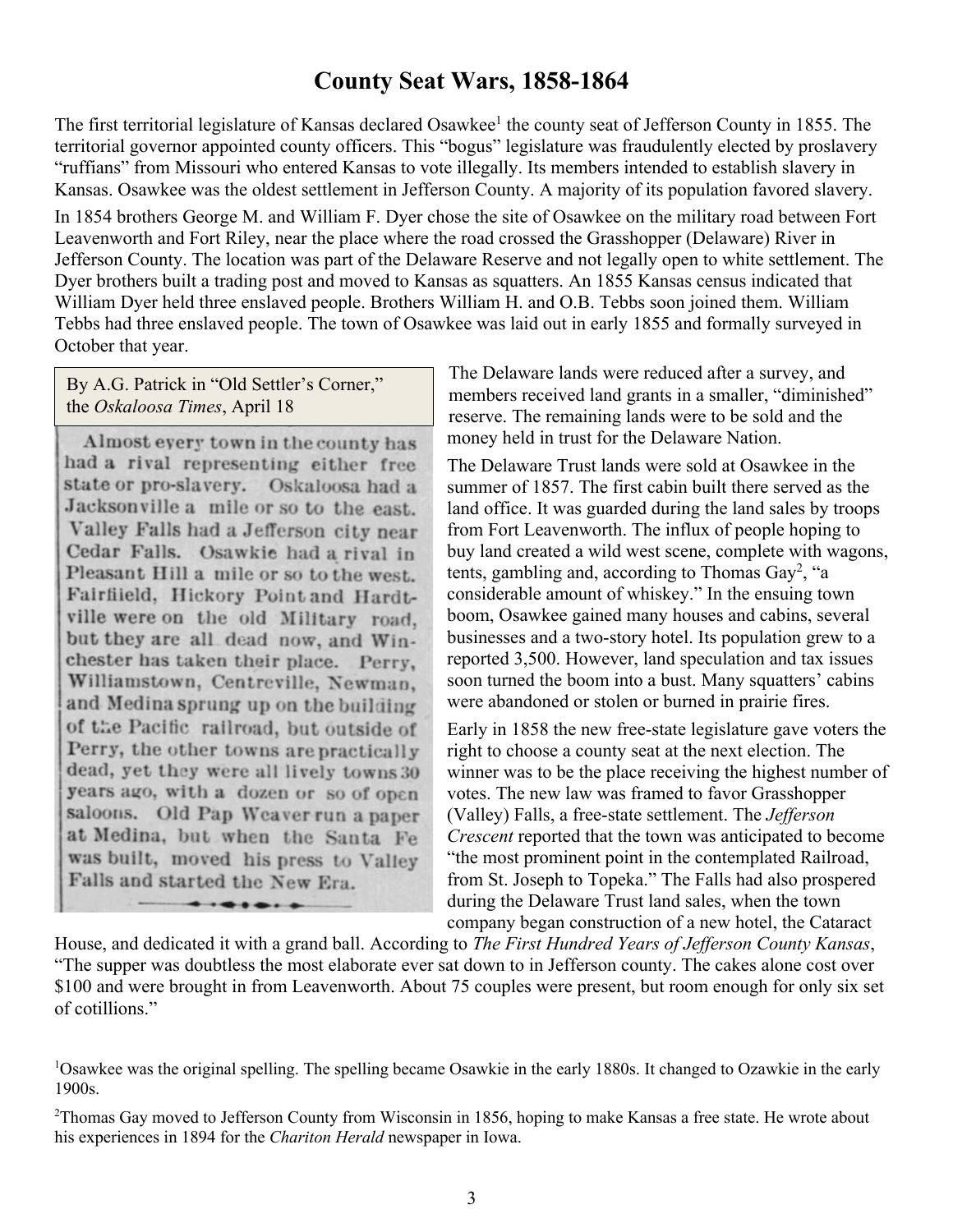The county seat election in spring 1858 fielded three more candidates. The most prominent contender, Oskaloosa, having doubled its population since 1857, believed its central position made it best qualified to be the county seat. A free-state town with ties to the Underground Railroad, it was in direct competition with proslavery Osawkee.

Hickory Point (or Hardtville), a proslavery town, also joined the contest. In March 1857 Hardtville advertised a public auction of shares in the town in the *Kansas Weekly Herald* of Leavenworth. The town touted its location on the military road, its rich land and never-failing water, and claimed it would "undoubtedly be the county seat."

Fairfield, just west of Hickory Point on the military road, had three houses and a sawmill. It may have entered the county seat contest in competition with Hickory Point.

The 1858 county seat election resulted in victory for Oskaloosa with 177 votes. Grasshopper Falls received 173 votes, Osawkee 94, Hickory Point 50, and Fairfield 12. Journalist and politician A.G. Patrick recalled, "Grasshopper Falls was overconfident of winning and failed to make a proper effort. Seven or eight of her citizens did not vote, whereas Oskaloosa made a desperate fight, and spent some money winning by a close shave of 4 votes."

Feeling ran high in the wake of the election. According to *The First Hundred Years of Jefferson County Kansas*, "A tale has persisted through the years that the county records were removed from Osawkee between dusk and day light. Here is the way the old tale was told in an historical edition of Ozawkie high school paper a few years ago, the item secured by student reporters:

"Walter N. Allen and Rube Meyers (*sic*) were responsible for the stealing of the records from the little log cabin which stood on the public square in Osawkee and was being used as the courthouse. One night Rube Meyers came to Osawkee, loaded the records in his government wagon, drawn by four yoke of oxen, and drove back to Oskaloosa."

Walter Allen was appointed county attorney to replace "a fellow by the name of Ghee" of Ozawkie, who refused to accompany the county records to Oskaloosa. Reuben Myers was a teamster from Oskaloosa. He volunteered with the Kansas State Militia in 1863-64. He was captured at the Battle of Westport but later escaped and returned to Oskaloosa.

Writing in 1902, A.G. Patrick told an alternate, more colorful tale, "the citizens fairly run wild, and when it came to a removal from Ozawkie to Oskaloosa 'Uncle' Jesse Newell was on hand with a cart and two yoke of oxen, to render service in hauling the county seat over, and actually had Joe Speer and Judge J.W. Day as passengers, and the three made the welcome ring 'Uncle' Jess forcibly shouting out his favorite 'world's without end!'"

Jesse Newell and Joseph Fitzsimmons platted the town of Oskaloosa in 1857. They donated a block for a public square, possibly intended for a courthouse. Newell built a steam-powered sawmill. John Day was an attorney and probate judge in Jefferson County and managing editor of the *Oskaloosa Independent* from 1860 to 1862.

Joseph Speer moved to Kansas in 1854 and served as probate judge in Jefferson County in 1857-58. The *Oskaloosa Independent* recounted his story of the removal of the county seat in 1888: "Our recollection of it now is, it was in 1858 that the Oskaloosa boys came over and kidnapped from poor old Ozawkie the county records and took them to Oskaloosa, where the county seat has been ever since. Speer was probate judge at the time and had gone on his claim to spend the night and when he came down to his office the next morning the first inquiry of the judge was, 'where in the hell is my court.' Being informed it had gone to Oskaloosa, he stroked his beard, smiled and said, 'Well, by -- I expected old Jess Newell would play the trick on us.' Speer denied all knowledge of the plot, soon after tied his shirt and socks in his old bandanna and left for the present county seat of Jefferson county, which is now one of the most beautiful cities in the state, and a more Christian, hospitable community don't inhabit any other city in Kansas."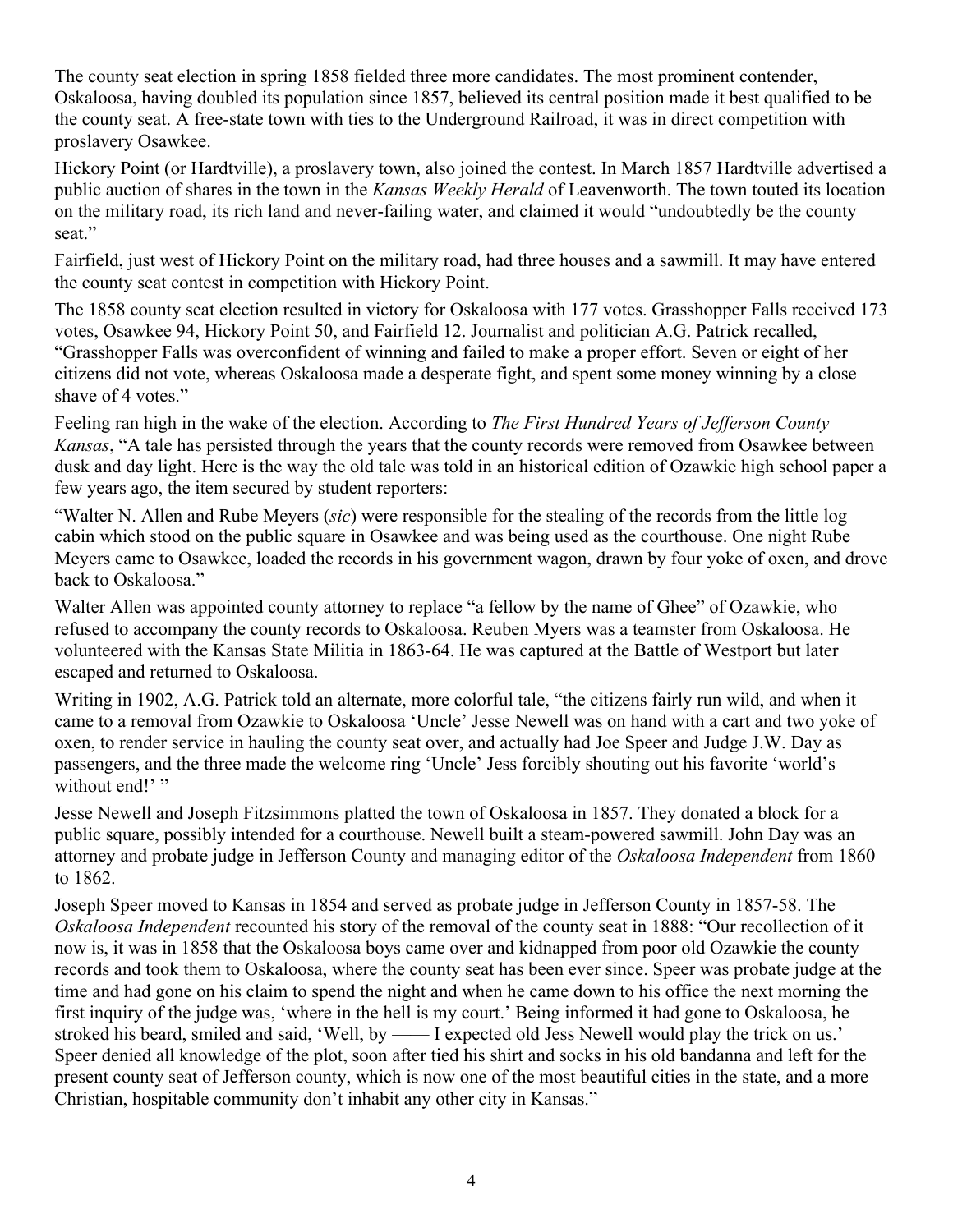A.G. Patrick gave a lively account of the 1859 second county seat campaign in the *Oskaloosa Times*, Jun. 13, 1902

There was no choice at the first election, and the conflict was now between Grasshopper Falls and Oskaloosa. Each town had money to spend, and emissaries with plenty of the needful were sent to every precinct in the county. The writer of this and John Beland, in the interest of the Falls, were at Rising Sun, opposite Lecompton, and with the assistance of Louis Lutt and his partner, we got 40 odd votes. "Uncle Billie" Meredith and Henry Owens was there to combat us, and whisky was free on either side, and by the time we left in order to go home and vote, we thought everyone had as much as their hides could hold. Joe Cody and Bob Shanklin represented the Falls at Kaw City [east of present-day Grantville, near the Kansas River], and they had a little wagon loaded with tobacco and whisky, and came home empty. Phillip Allen was sent to Oskaloosa to watch how things were carried on, and just got home in time to vote, but full as a tick, and we could get nothing out of him, but he persisted in singing a song about a Frenchman on his road from Paris to Paradise, who promised to take a black mare to some woman's first husband way up in the skies, but the woman's second husband soon got after him, and meeting a boy, made inquiry. But the little fellow was bribed to tell the Frenchman and the mare went right straight up into the air and claiming he could see him yet cantering in the clouds. The Frenchman's song was made applicable to our case at the Falls, and we could deeply sympathize with the second husband in the loss of the black mare, for we had not only lost the county seat but four hundred dollars in borrowed money.

Phillip Allen and the boys put in a full night of it, singing about the old black mare, cantering through the air, occasionally throwing in the old bacchanalian rhyme:

> He who goes to bed sober Dies like the leaves in October, But he who goes to bed mellow Lives a long, jolly life, And dies an honest fellow.

Oskaloosa won the county seat by forty votes.

In February 1859 Oskaloosa filed an Act of Incorporation with the territorial governor (see related article).

In 1859 the territorial legislature passed a bill, introduced by A.G. Patrick of Grasshopper Falls, requiring county seats to be chosen by a majority of all votes cast. If no town received a majority, a runoff election between the top two candidates was to be held a month later. In the first election Oskaloosa led with 294 votes but did not receive a majority. Grasshopper Falls received 271 votes, Hickory Point 170, Osawkee 103, and Defiance 8.

In the runoff election Oskaloosa edged out the Falls by 43 votes.

Osawkee's population dwindled after it lost the county seat. Before 1860 the Dyer brothers had moved on, William to Pottawatomie County, Kansas, and George to Oregon. The Tebbs brothers moved to Arkansas and fought for the Confederacy in the 3rd Arkansas Infantry Regiment.

Kansas entered the Union as a free state in 1861. In 1864 the state legislature once again opened the county seat question. Three candidates competed. Oskaloosa led with 402 votes but could not claim the majority. Grasshopper Falls received 269 and Osawkee 198. The occasion did not pass without contention, however.

The *Kansas Jeffersonian*, Grasshopper Falls, reported on March 30, 1864: "We understand that there was quite a row at Osawkee, on election day. As we hear it, the difficulty commenced between the two Stevensons, who live on Grasshopper [Delaware River], a few miles below town, and a couple of brothers named Blake, about some old jayhawking affair. The Stevensons and a man by the name of Griffiths were badly whipped, and two other men were shot—one in the jaw and the other in the knee. We presume the matter will be investigated."

In the runoff election in November 1864, Oskaloosa won with 579 votes. Grasshopper Falls received 335. This election finally settled the matter.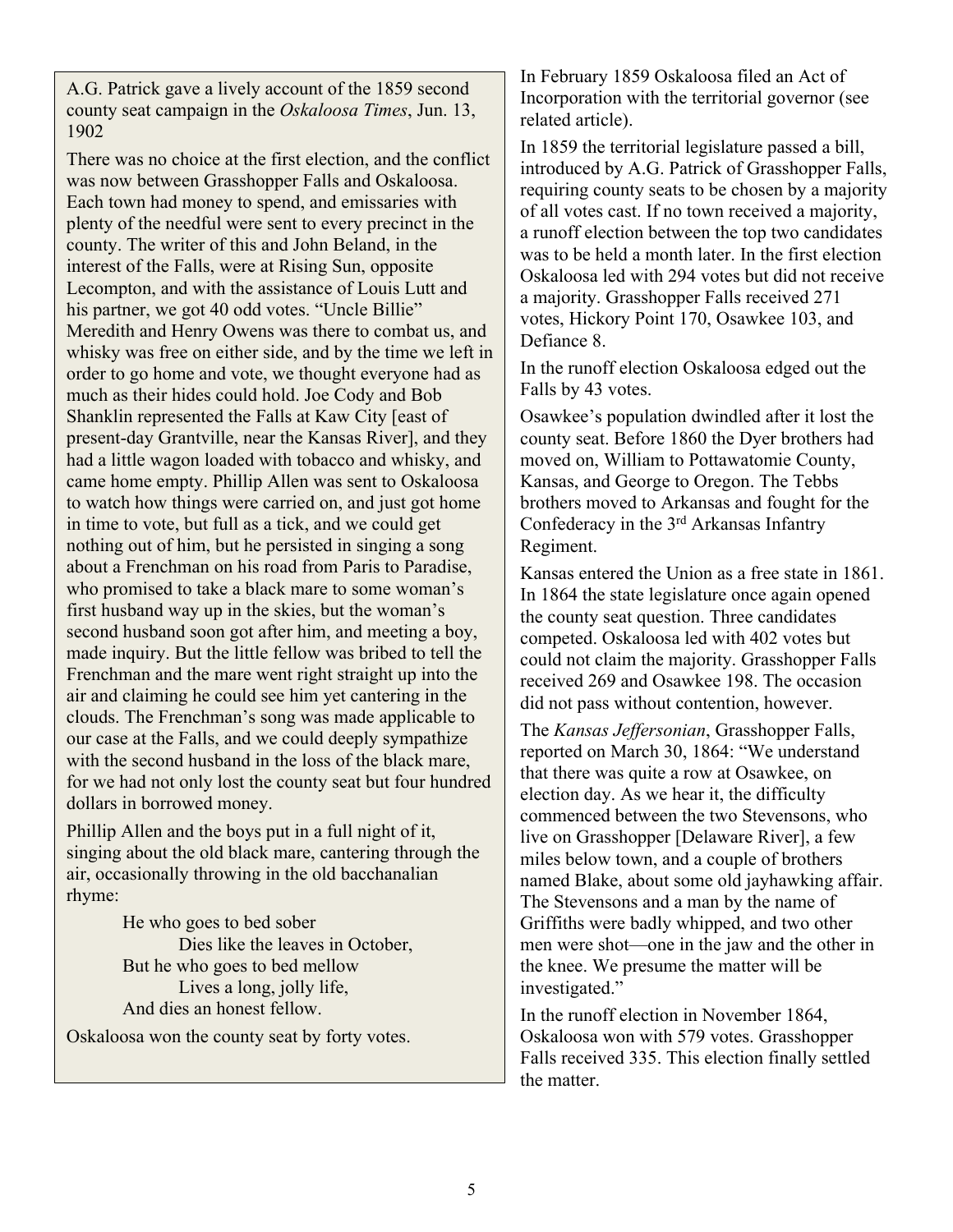It's possible that winter weather influenced the results of both 1864 elections.

## From the *Oskaloosa Independent*, Apr. 2, 1864 **The County Seat**

Monday was any thing but a pleasant day. It snowed and it blowed, and blowed and snowed from morning until night. Consequently many persons were deterred from coming to the polls; 50 voters in this township did not get out, and at least 200 in the County favorable to this place were kept at home by sickness and the weather, so that we may safely say that we would have had 150 more votes had the day been pleasant. MORE WINTER.—We thought last week we had made a record of the last snow storm of the season; but such was not the case. On Monday and Monday night there was quite a fall of snow which drifted two feet deep in some places, and the cold was quite severe. It would seem as though some imp of the Arctic zone had opened his mouth and blew a blast over into Kansas, just to see what he could do.

From the *Oskaloosa Independent*, Nov. 12, 1864 **Winter** 

Tuesday, like almost all former election days in Kansas, was stormy and disagreeable, sleeting, blowing and snowing. On Wednesday the snow continued to fall until it was several inches deep, and the face of the county wore a decidedly wintry aspect. Our winters are getting to come on earlier than in former times, and farmers will have to look out for their potatoes before the late autumn.

The ELECTION passed off in this place very quietly. We heard no noise during the day and not a drunken man was to be seen in town. This should always be the case. Men should be sober and calm when they exercise the right of franchise.

The sleighing was passably good, we are told, on Thursday evening. Some of the young people were out trying it.

County seat elections were contentious in many parts of Kansas. In Leavenworth County three towns, Leavenworth City, Kickapoo City and Delaware City, competed in 1855. Missouri voters flooded the polls, and a court battle ensued. Delaware City was declared the winner, but a second election and court fight in 1857 eventually settled the county seat at Leavenworth. Free-staters in Douglas and Shawnee counties objected to early proslavery county seats, officially moving them after statehood. Several Franklin County towns contended in elections and lawsuits in 1860-61. Ford, Grant, Gray, Hamilton, Russell, Seward, Stevens and other counties reported incidents of bribery, intimidation and violence during county seat campaigns following Kansas statehood.

Somehow the saga of the Jefferson county seat eventually reached Hollywood, inspiring a 1955 film called "The Second Greatest Sex." It can be viewed here: https://www.youtube.com/watch?v=-wOxOQ5xW8o

—by Jane Hoskinson, with research and editorial assistance from Liz Leech

#### **Sources**

Cutler, William G., *History of the State of Kansas*, pub. A.T. Andreas, Chicago, 1883 Gay, Thomas, "Kansas Reminiscences," the *Chariton Herald*, Iowa, 1894 Guernsey, Daniel W., editor, the *Jefferson Crescent*, Jan. 8, 1859 Kansapedia, Kansas Historical Society, "Bogus Legislature," Feb. 2011, https://www.kshs.org/kansapedia/boguslegislature/16700 The *Kansas Jeffersonian*, Grasshopper Falls, Mar. 30, 1864 The *Kansas Weekly Herald*, Leavenworth, Apr. 4, 1857 Mason, Henry F., "County Seat Controversies in Western Kansas," Kansas Historical Quarterly, Vol. 2, No. 1, Feb. 1933 The *Oskaloosa Independent*, Mar. 3, 1888 Patrick, A.G., the *Oskaloosa Independent*, Mar. 15, 1890; the *Oskaloosa Times*, Apr. 18, 1902; Jun. 13, 1902; the *Valley Falls New Era*, Jun. 21, 1902 Prentis, Noble L., *History of Kansas*, Topeka, 1899 Roberts, John Wilkins, and John P. Hoskinson, *The First Hundred Years of Jefferson County Kansas*, 1955

Steffey, Erma Brammell, *Ozawkie on the Delaware*, 1975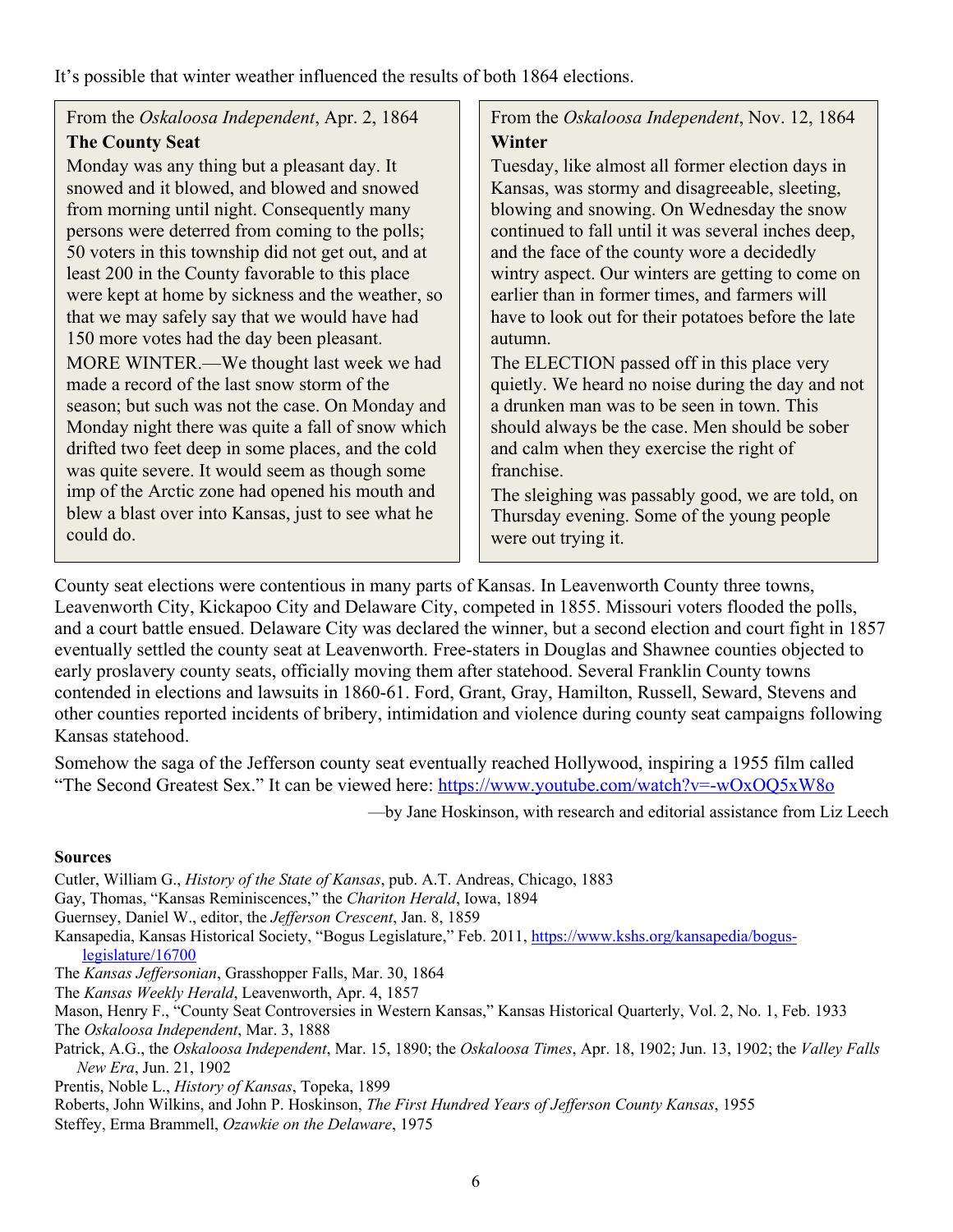## **"An Act to incorporate the village of Oskaloosa," 1859**

While she was sorting documents in the Old Jefferson Town Genealogical Library, JCHS Recording Secretary Ardie Grimes discovered a manila envelope. Inside, partially covered in cling wrap, was a hand-written copy of a document titled, "An Act to incorporate the village of Oskaloosa." It was approved and signed by Territorial Governor S. Medary on February 8, 1859. The copy was certified by Hugh S. Walsh, Secretary of Kansas Territory, on February 26, 1859, in Lecompton, the territorial capital.

On that to insegnate the village of Cedulian Be it musted by the former and Togetheline december the Suretory of Ramson. di c the inhabitants of the town of Oskelson farm bounty, shall be and the same are busy under the name and styledie god the limits of said corporation shall be as follows, to soit, Beginning at a point one fourth of a thile cast of the center of the Public square of said town demoning themes thank of the of a thile, thence that we Miles there which me Wile, thence east on this theme to the place of beginning

The act laid out the town boundaries and established its corporate authority, to be administered by a president, village clerk and a five-member board of trustees. The first Monday in April was established as the village's election day. Joseph Fitzsimmons, Jesse Newel (*sic*) and G.B. Carson were appointed "judges of election" and required to post notices of a special election to approve the act of incorporation, to be held on the third Monday of February 1859.

The president was to have the powers of a justice of the peace. The board of trustees would be the legislative body, authorized to pass city ordinances, levy and collect taxes and "remove nuisances." Nuisance-removal duties included "to prevent and restrain bawdy, gambling and other disorderly houses, and to punish by fine the keepers thereof, to prevent or restrain tippling houses, dram shops, ten pin alleys, or other gambling device, and to prevent by fine the keepers of the same; to regulate circuses, shows, and other amusements, to prevent the discharge of fire-arms in the streets of said village; and to restrain or prevent the running at large of cattle, swine or other animals within the limits of said corporation; to protect property from fires; to prevent breaches of the peace and punish the same, and by ordinance to do all other acts necessary for the peace and well being of said village."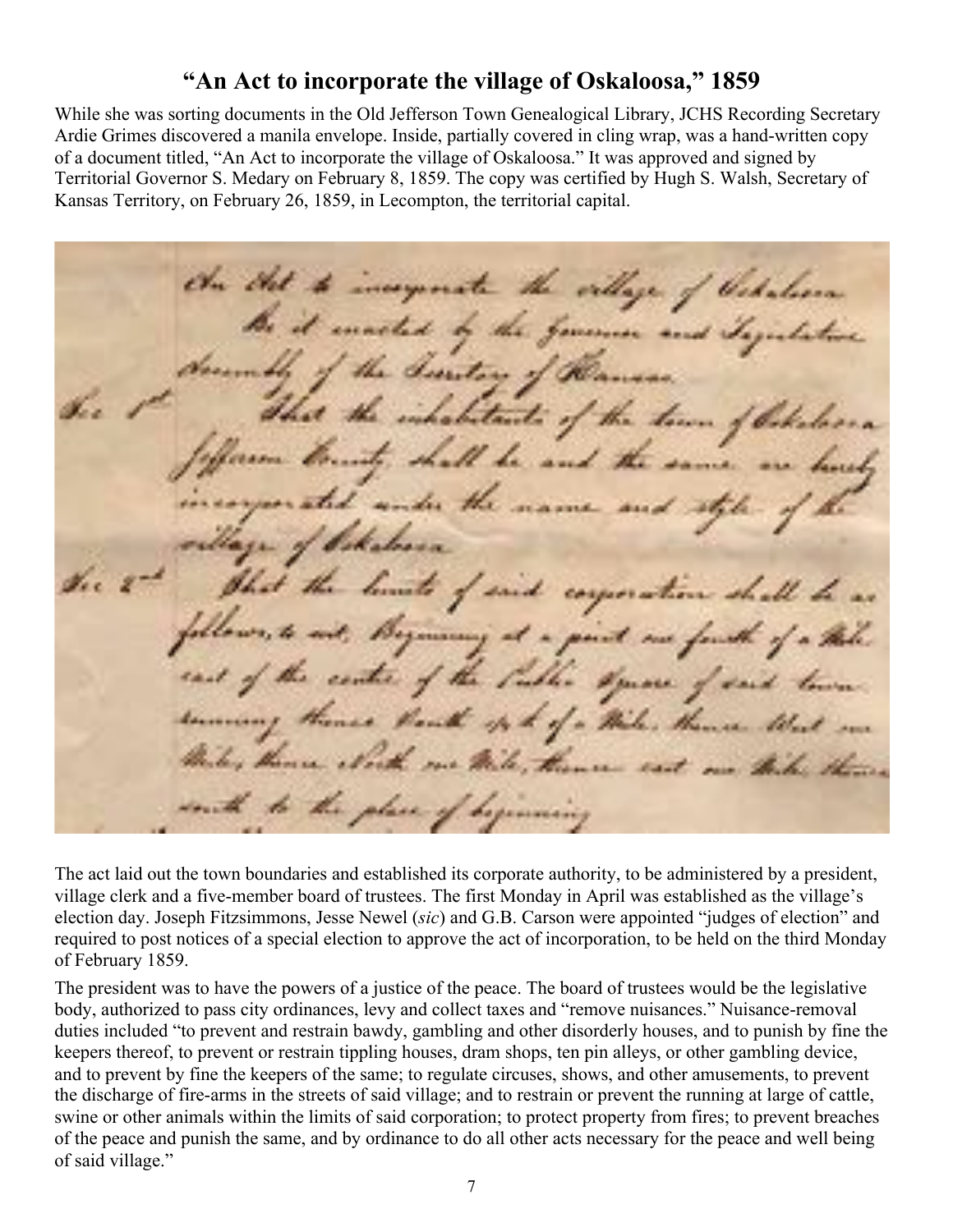In trials held under the jurisdiction of the board of trustees, either party could request "a jury of six persons good and lawful men."

The complete act of incorporation document may be viewed on the Old Jefferson Town website: https://www.oldjeffersontown.com/forum/found-in-the-stacks/act-to-incorporate-the-village-of-oskaloosa.

Hugh I Walch Secretary of Known, do hereby certify true and correct copy in fele **EXPRESS** hereuntoday out a personal

The 1859 territorial act of incorporation was drawn up about two months before the second of three elections conducted to determine the Jefferson county seat. Incorporation does not seem to have been a requirement for a town to compete in that election. Oskaloosa won the county seat in all three elections, 1858, 1859 and 1864 (see related article). The county courthouse was built in 1867-69.

On August 27, 1869, Oskaloosa was incorporated as a village under Kansas state government. The trustees were J.B. Johnson, J.N. Insley, G.W. Hogeboom, J.W. Roberts and T. Critchfield.

In April 1871 Oskaloosa was again incorporated, this time as a city, with Henry Keeler as mayor; S.S. King, police judge; and B.P. Stanley, L.J. Trower, Wm. Evans, H. Morley and D.M. Smith as councilmen.

Brothers-in-law Joseph Fitzsimmons and Jesse Newell came to Kansas from Oskaloosa, Iowa, in 1855, looking for a site for an anti-slavery town. They stayed with Missourian Dr. James Noble at his squatter's cabin before returning to Iowa. Newell's two oldest sons came with him and remained in Kansas. Fitzsimmons and Newell returned to Kansas in May 1856. Newell bought Dr. Noble's claim, and Fitzsimmons bought out Noble's daughter Maria. Early in 1857 they platted Oskaloosa, Kansas Territory, as a 40-acre, 15-block town. They reserved central block 8 for a public square, possibly hoping that it would be the site of a county courthouse.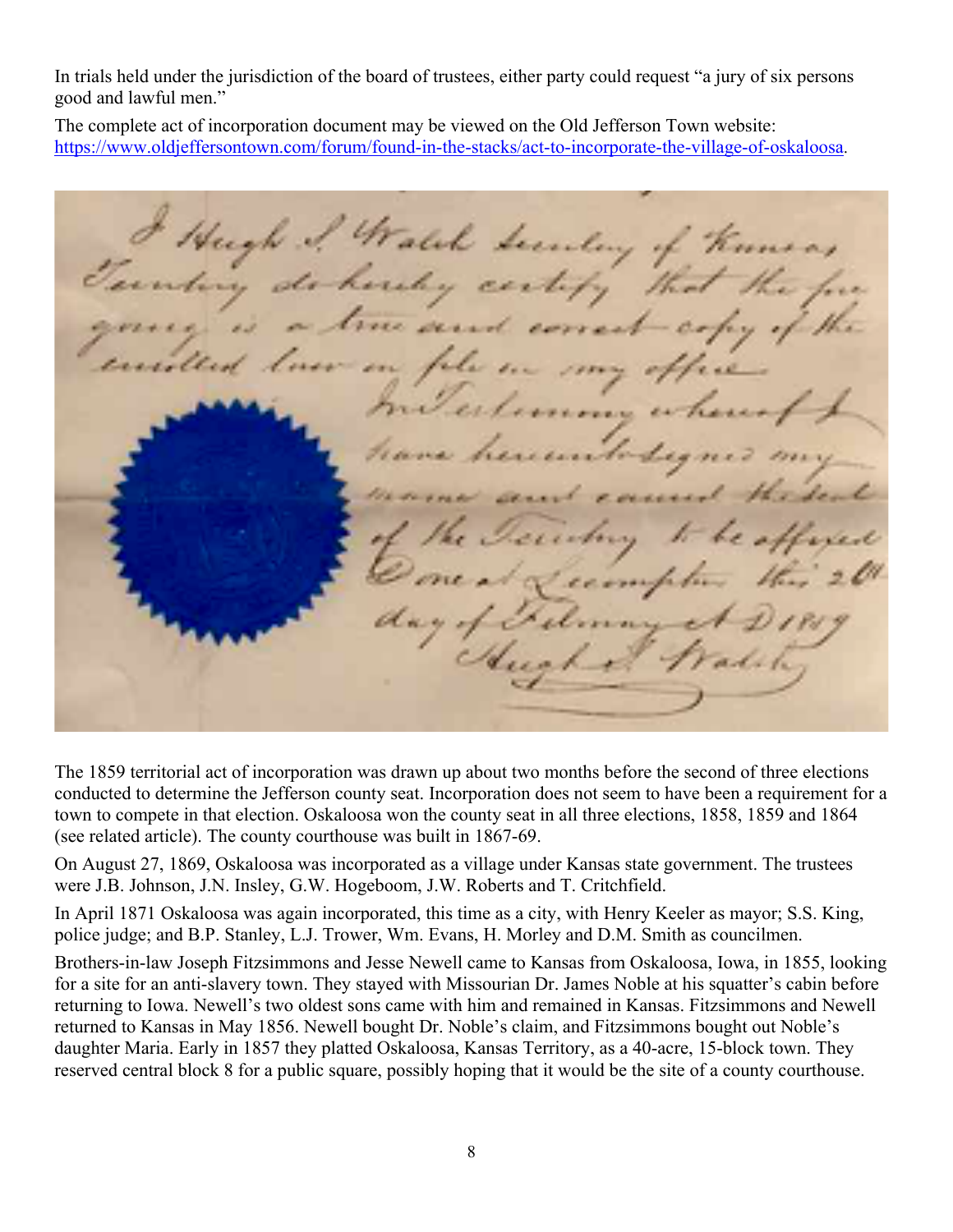Joseph Fitzsimmons was born in 1823 in Mifflin, Pennsylvania, and moved to Wapello County, Iowa, in the 1840s. In Oskaloosa, Kansas Territory, he opened a dry goods store and was the first postmaster. He served as the town's treasurer in 1861-62. With his first wife, Mary Ross, he had five children. Mary died in Oskaloosa, Kansas, in 1863. In 1864 he married Mary Finnicum, one of the first teachers in Oskaloosa. They had six children. In the mid-1860s Fitzsimmons moved his family to neighboring Jackson County, where he became a leading Republican. He later moved to Olathe, Kansas, where he died at the home of his daughter Georgia Griffiths in 1909.

Jesse Newell was born in 1812 in Ashland, Ohio, and moved to Mahaska County, Iowa, in 1848. With his first wife, Mary, he had eight children. After her death he married Rosanna Ross in Iowa in 1853. They had two children. He brought his family to Oskaloosa, Kansas Territory, in 1856. He built and operated a steampowered sawmill and practiced as a physician. He was committed to making Kansas a free state and participated in the 1856 skirmishes at Slough Creek and Hickory Point. In the 1870s he moved with his family to Montgomery County, Kansas, where he died in 1881.

Gideon Blackburn Carson was born in Tennessee in 1828 and moved to Ray County, Missouri, with his parents in 1831. He came to Kansas in 1857, where he operated a store in Oskaloosa. He served one term as county treasurer. He served as quartermaster for Jefferson County's 4th regiment, Kansas State Militia, in 1863- 64, supplying troops who participated in the Battle of Westport. In 1866 he moved to Perry and opened the first store there. He later moved to Joplin, Missouri, where he died in 1891.

Democrat Samuel Medary served four brief terms as Kansas territorial governor between 1858 and 1860. He was an Ohio politician and newspaper publisher who had also served as territorial governor of Minnesota. He resigned as Kansas governor in December 1860 and returned to Columbus, Ohio, where he published the *Crisis* until his death in 1864.

Hugh Sleight Walsh, a Democrat, served as private secretary to territorial governors Stanton and Denver. He became secretary of Kansas Territory in May 1858 and served as acting territorial governor four times. His biographical note in "Kansapedia" says, "Walsh was credited with aiding border ruffians as they suppressed James Montgomery's troops in Southeast Kansas." In June 1860 Walsh retired to farm near Grantville in Jefferson County, where he died in 1877.

—by Jane Hoskinson, with research and editorial assistance from Ardie Grimes and Liz Leech

#### **Sources**

Kansapedia, Kansas Historical Society, https://www.kshs.org/kansapedia/samuel-medary/17745 Kansapedia, Kansas Historical Society, https://www.kshs.org/kansapedia/hugh-sleight-walsh/17759 Kansas Historical Society, https://www.kshs.org/p/incorporation-of-kansas-cities/20047 The *Oskaloosa Independent*, Mar. 15, 1890 Roberts, John Wilkins, and John P. Hoskinson, *The First Hundred Years of Jefferson County Kansas*, 1955

Partisan feeling ran high for many years after the conflicts of Kansas Territory and early statehood.

**HEREAFTER Delaware should vote** solid for a home man regardless of politics. The other townships are arrayed against her-or does this talk only occur when democrats get a fair vote here? Oskaloosa, they say, lamonts if Delaware gives a democrat a big vote; but sings amen most joyfully, if a republican is given a big boost.

From the *Valley Falls Register*, Nov. 11, 1887 From the *Oskaloosa Independent*, Feb. 3, 1911 (contributed by Leanne Chapman)

> Here is one that Frank Housh, Brick Davis, Walter Ford, and Jim Blevins will enjoy. A man and his son were walking through a graveyard and the boy reading aloud an epitaph, "Here lies a Democrat and an honest man." asked his father what that meant. "Two men in one grave," was the brief answer.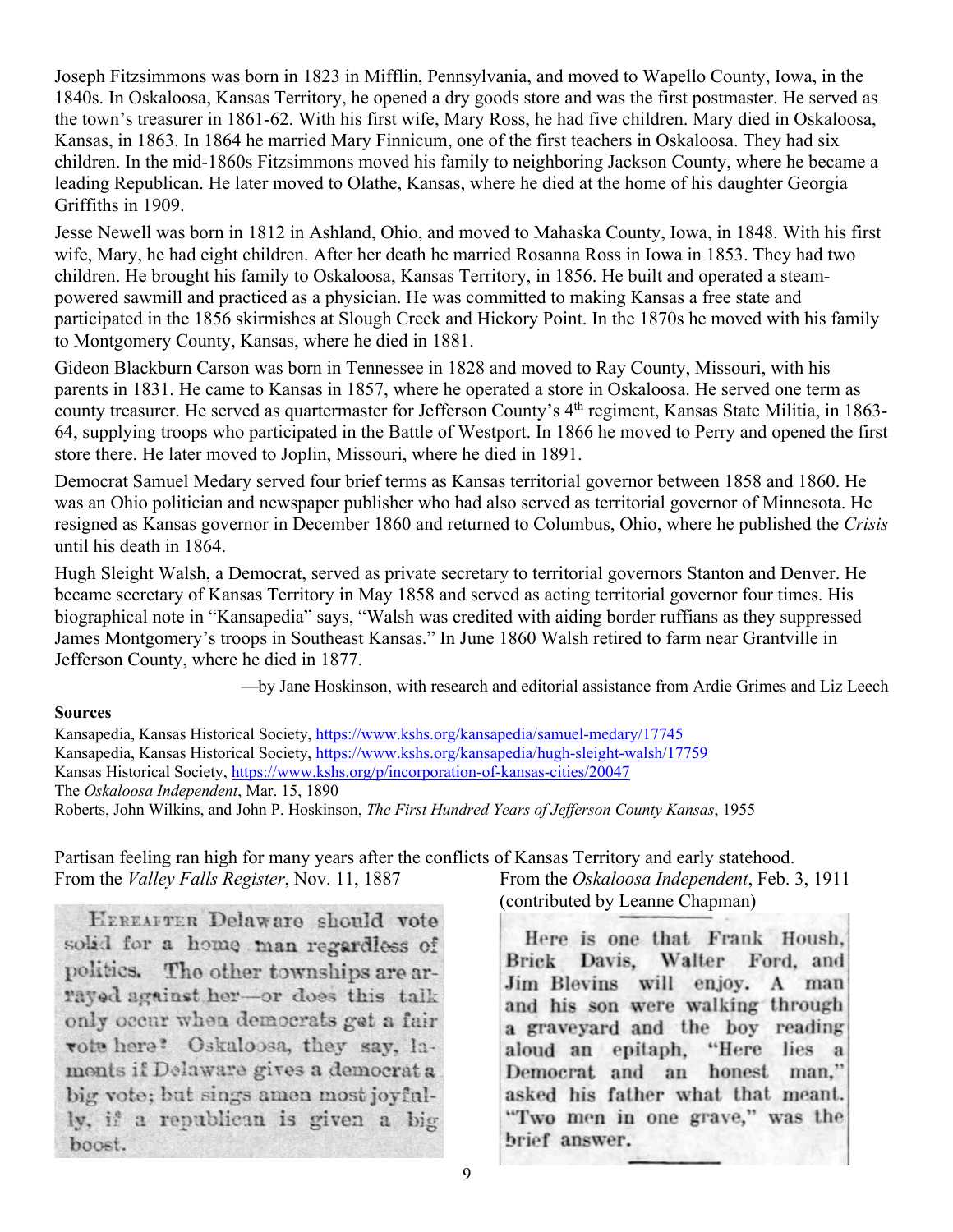# **Fads and Fancies**

From the *Valley Falls Vindicator*, Oct. 5, 1906 By Minna Schatt Crawford

With the coming of cooler days the question of children's school frocks and their materials are of great interest. Checks and plaids continue to be prime favorites, and with abundant reason, for there is nothing so thoroughly childlike and pretty as the gay Scotch plaids. Panama cloth in the various weights, and in all colors of red, blue, green and brown has taken the place of both serge and mohair in the children's wardrobe. Its firm texture, its pliability, its lack of that tendency to ravel at cut edges which makes both serges and mohairs so difficult for the amateur sewer to handle; and, above all, its iron-like wearing qualities have won for it an abiding place in the affections of thrifty mothers. It is a splendid fabric for young girls' coat suits or blouse suits, and will be worn more than ever the coming season.



For the smaller girls, from four to twelve, challies, cashmere and albatross are mostly used, made into dainty frocks, mostly of the guimpe order, and worn with separate coats when days are chilly. The delightfully pretty frock here pictured was made of bright red, polka-dotted challis, with the guimpe yoke of French hand embroidery. The pattern No. 2105 is cut in sizes 4, 6, 8, 10 and 12 years. Size 10 requires 4 ¼ yards of 36 inch material, with 1 ½ yards of lawn and ½ yard of all-over for the guimpe. Price 15 cents.



Boys' Russian suit, consisting of blouse and knickerbockers. May be made of either Panama cloth, serge or wash flannel. Pattern 2055 is cut in sizes 4, 6 and 8 years. Size 6 requires 3 yards of 42 inch material. Price 15 cents.



Ladies' smart walking suit of blue and black invisible plaid suiting. The coat is semi-fitted, with seams from the shoulder in front, and from the sides at the back. It fastens in double-breasted style, with either buttonholes or loops, and has a beautiful roll collar and turn-back cuffs of velvet. The coat pattern No. 2122 is cut in sizes 32, 34, 36, 38 and 40 inches bust measure. Price 15 cents.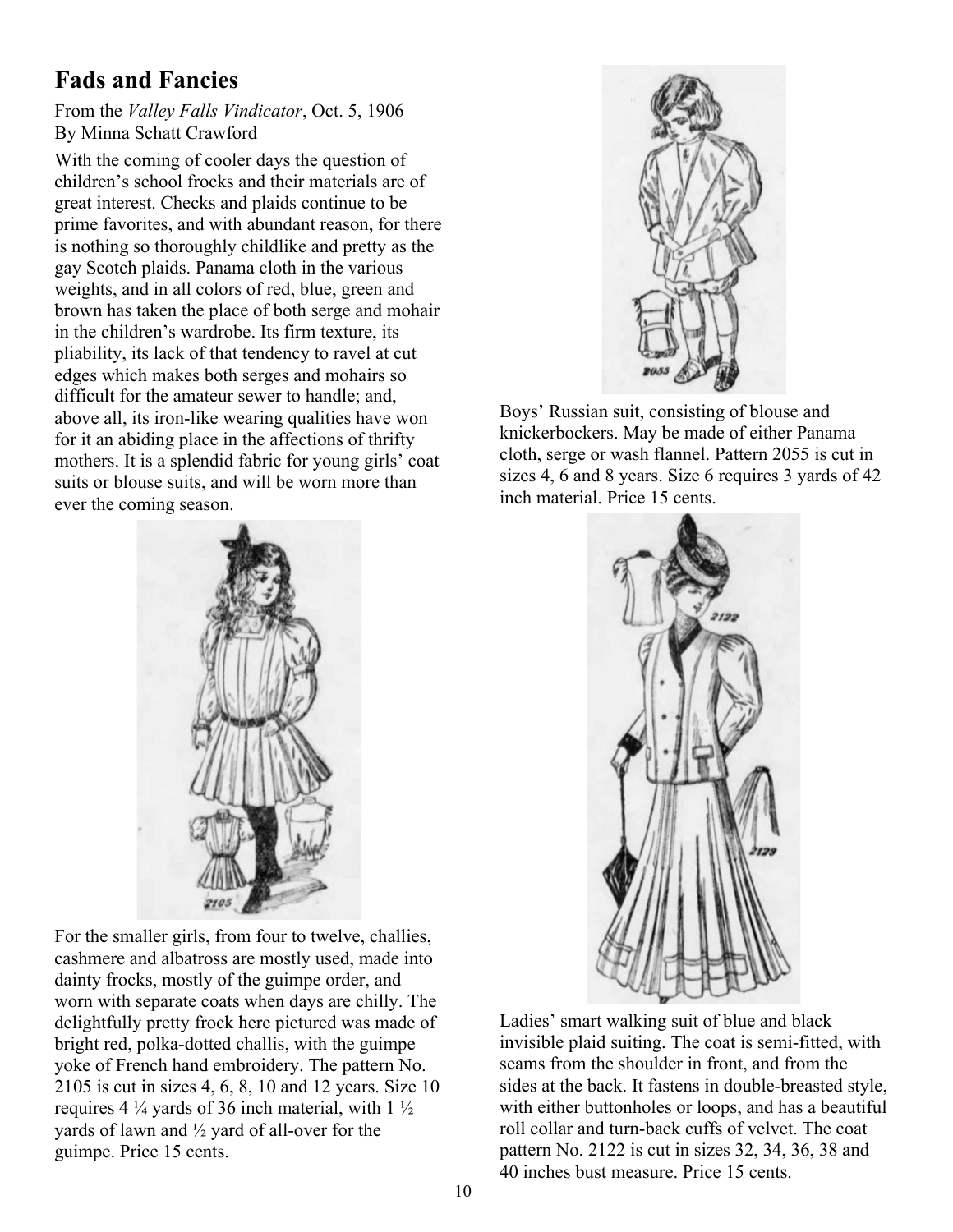The skirt is a plaited model in five gores, with stylish inverted plaits at front, sides and back. It is a beautiful model for either a separate skirt or as part of a costume. The pattern 2123 is cut in sizes 22, 24, 26, 28 and 30 inches waist measure. Price 15 cents.



Ladies' shirt waist in dark blue and green checked flannel, finished with a belt and tie of green taffeta silk. The waist is made in a smart vest effect, with an inverted plait and two single plaits on each side of the front, and detachable collar and cuffs. There are three tucks at the center back. The pattern No. 2119 is cut in sizes 32, 34, 36, 38, 40 and 42 inches bust measure. Size 36 requires 3 ¾ yards of 27 inch material Price 15 cents.

## **Love and Marriage**

#### From the *Oskaloosa Independent*, Nov. 12, 1864 **MATRIMONIAL!**

Ladies and Gentlemen,

If you wish to marry, address the undersigned who will send you without money and without price, valuable information that will enable you to marry happily and speedily, irrespective of age, wealth or beauty. This information will cost you nothing, and if you wish to marry, I will cheerfully assist you. All letters strictly confidential. The desired information sent by return mail, and no questions asked. Address

SARAH B. LAMBERT, 217 2m Greenpoint, Kings Co., New York



Ladies' skirt, with circular front and sides and tucked back gore. Pattern No. 1811 is cut in sizes 22, 24, 26, 28 and 30 inches waist measure. Price 15 cents.

Our readers may obtain these patterns by enclosing fifteen cents for each pattern desired and mailing direct to

FASHION CORRESPONDENT, 6032 Metropolitan Bldg., New York City.

Be careful to state correct size and number of patterns wanted.

From the *Oskaloosa Independent*, Dec. 8, 1899 (contributed by Leanne Chapman)

#### **Here Is a Real Romance.**

Stephen E. Burch, who eloped with Mary Greenawalt, of Atchison county, November 20, turns out to be a wealthy farmer from Olathe. He feared to marry a woman who knew of his wealth, so he started out to find a girl who would love him for himself. He disguised himself as a farm hand, and for a few days worked for Peter Greenawalt near Huron. He fell in love with the daughter, and they eloped to Kansas City.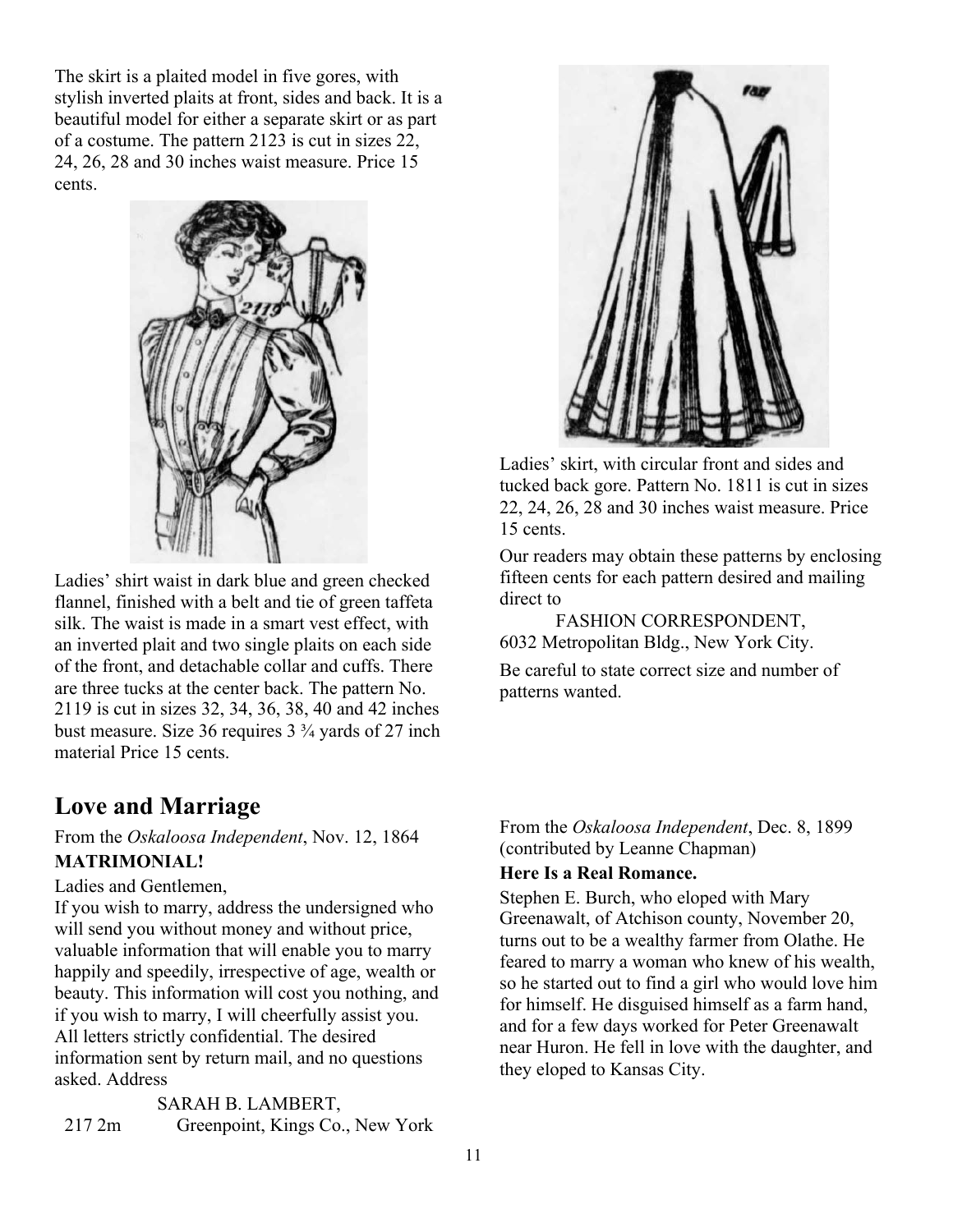From the *Oskaloosa Independent*, Oct. 26, 1900 (contributed by Leanne Chapman)

**A romantic voyage** is that just entered upon by Miss Agnes Curry of this county, daughter of Smith Curry, the well-known Republican committeeman of Norton township. A young soldier in the far-off Philippines has sent for his sweetheart, and she starts on her 10,000 mile trip by land and sea to meet her brave boy in blue. And then there will be a wedding under the palm trees by the sea. May much joy be with these young people!

From the *Topeka State Journal*, Oct. 13, 1911 (contributed by Leanne Chapman)

#### **MARRIED IN STORE.**

#### **Kansas Couple Agree on Carpet and Send for Minister.**

Kansas City, Oct. 13.—Frederick Aberhold and Capitola Smalley, both of Valley Falls, Kan., had been intending to get married for some time, but one thing after another had interfered. Finally Frederick told Capitola that he had enough money saved to furnish their house. They came to Kansas City yesterday to do their shopping.

After spending several hours in a store and buying various articles, they arrived at the momentous question of a carpet for the living room. Fred's heart became set on a pattern that resembled a sunset. Capitola was determined that after waiting so long she was going to have something she liked. And sunset carpets were not in her list of desirables. After a heated argument Capitola, as the cunning woman, had a brilliant idea.

"All right," assented Fred, when the matter was blushingly broached by Capitola, "they seem to have everything else here, 'spose they've got someone to hook you up, too."

## **And of Course, Babies**

"Aint it the limit," queried a little curly haired girl one day last week, "here that Doctor McCreight goes and gives McClenny's that new baby, and we live right next door and he could have brung it to us. Besides they didn't want it very bad, 'cause he had to wake 'em up at 3 o'clock in the morning to give it to 'em. 'Aint it the limit?"

A floorwalker was asked where the minister was kept. He referred the couple to Chester L. Jones. Mr. Jones proved himself equal to the occasion by calling a clerk and sending him with the couple to the license clerk at the court house, with directions to return to his office. When the trio and the marriage license returned they found the Rev. W.A. Rex of St. Paul's Reformed church awaiting them. With the clerk and Mr. Jones as witnesses the couple was married, but when it was all over true love had overcome Capitola's rug-loving nature and they took the first train back to Valley Falls.

#### **A Dream**

From the *Oskaloosa Independent*, Oct. 26, 1900 (contributed by Leanne Chapman)

The long delay in the arrival of the west-bound mail train on the Northwestern last Friday was caused by a disastrous wreck on the road just east of Bethel. A Maple Leaf passenger train ran head first into a freight train of the same company, badly damaging the engines and some of the cars and tearing up the track. The engine men on the freight saw the danger in time, jumped off and escaped injury; but those on the passenger jumped and each broke a right leg, the engineer being so badly hurt as to require amputation of the leg. A singular thing in connection with this accident is the following: The wife of the engineer, who lives in St. Joe, dreamed that her husband was in a wreck, and was so much impressed that she got up at about 5 a.m. and dressed to go to the round-house and make inquiry. As she was ready to go she heard the whistle of her husband's engine, a familiar salute that he was accustomed to give in passing thro' the city near his home. This reassured his wife, and she remained at home, only to hear in about two hours of her husband's accident.

From the *Oskaloosa Times*, Jan. 30, 1913 **From the** *Winchester Argus*, Aug. 4, 1887

A baby at Bent Varner's, a new one. it come last Saturday, its a boy, and Bent is happy. It will vote the republican ticket, and is in favor of in corporation, railroads and progress generally.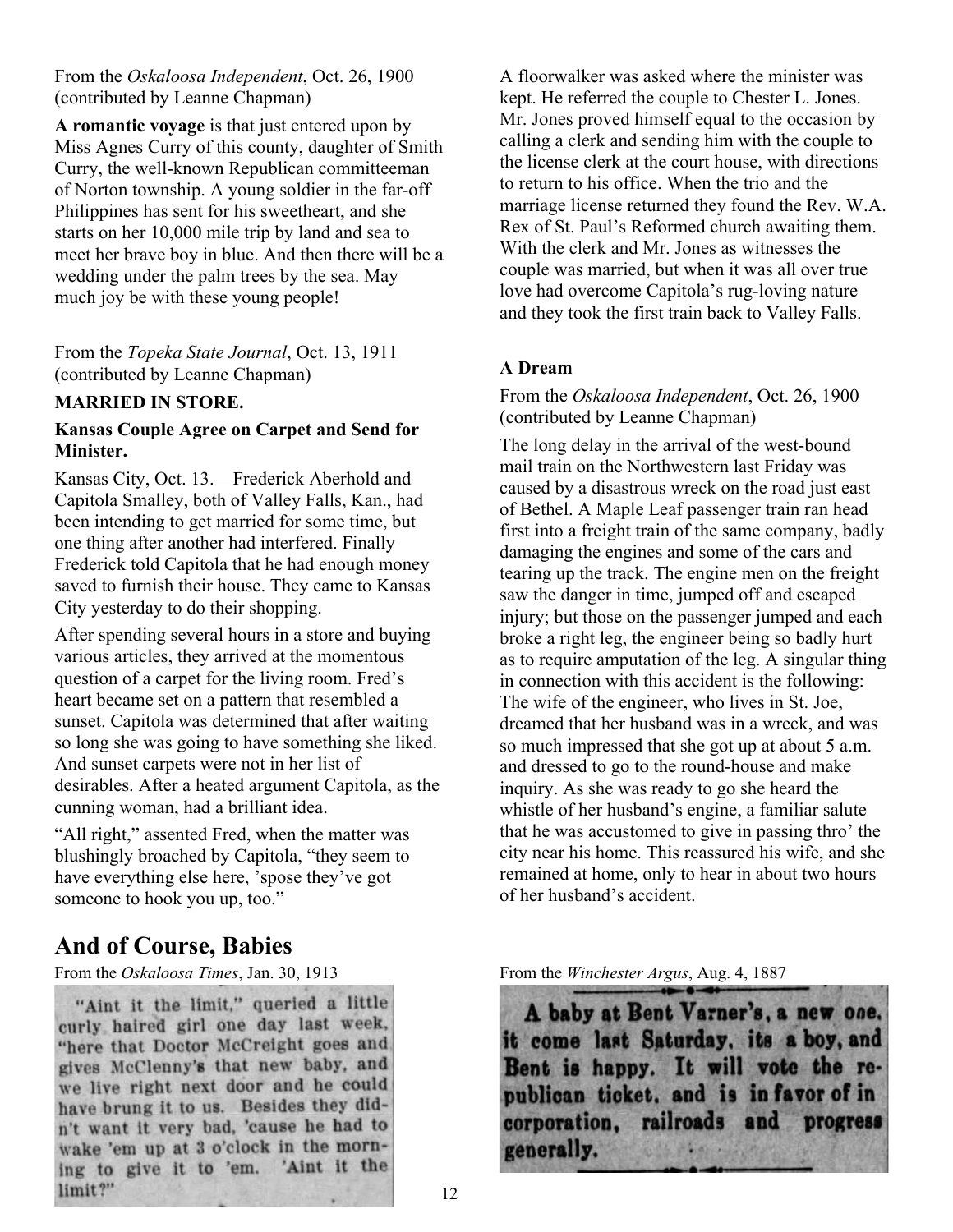## **A Scot's Impressions of Kansas Charles Bain Visited Rev. Coulter of the Reformed Presbyterian Church in Winchester**

From the *Winchester Argus*, July 14, 1887 Winchester, Kan., July 14, '87

SIR:—I have been asked to give a short account of my experience and impressions of the west and especially of Kansas. My idea in first coming west, was to renew and get up my health, which had not been rugged for some time. This, I may say, I have succeeded in doing. Whether it is due to the good climate of which Kansas boasts, or the extreme kindness of the people, I don't know. Probably both together. The western part of the United States is so very different from Scotland that it would take a long time to enumerate the destinctive features. The greatest difference I think is the fruits of the earth. In Scotland to-day, you would see the grain scarcely in the ear; here you are already storing it in the barn. Your staple crop, corn, we never have, probably owing to the cool climate. One of the most beautiful sights which one can see as he drives through the country is the large and luxuriant fields of corn waving with their tall stalks already loaded with the grain. The principal crop which is raised in Scotland is oats. The staple food of the true Scotchman being oatmeal porridge, without which he would feel a decided want for his food. Barley is raised in good land to about forty bushels to the acre. Wheat is not grown much, but here and there you would find a stray field or so. Coming from country life we take a look at the towns. Here again the difference is seen. The houses with us are all built of rock, none of wood, substantial and strong. I have, however, never known much difference in comfort, and believe the houses here just as comfortable as those at home. My stay in the country has been most pleasant and profitable. If I were to make a selection of the place I would like to reside here in Kansas, I believe I would choose Winchester. Whether my acquaintance with my friend and Scotch brother, Mr. John Aitken, has anything to do with this feeling or not, I don't know, but since I came a few weeks ago to your little town, I have been treated by everyone with uniform kindness. I felt from the first day I came that feeling I have felt no where else scarcely, a feeling of being made at home, and while a guest at the house of your esteemed preacher, Mr. Coulter, was treated as a son. When a man is 5,000 miles



away from home and friends to be treated in this way is very grattifying and thus my stay in Kansas, and especially in Winchester, will remain with me as a bright time in my life. Mr. John Carson and I have had many chats about Scotland and although I could not tell a "Clyde" from a "Norman" yet I had great pleasure in viewing his fine animals which he has brought from the old land. But the man who brought Scotland nearest to me was John Aitken, and many an hour we had talking over experiences in the land of the "mountain and the flood." As to your people generally, all I can say they are open hearted and generous, welcome the stranger and if they find he is honest and trustworthy they treat him accordingly. The good people of Winchester tried to make an American of me, but I fear the traces of the British Lion are in me for in the sight of the stars and stripes and the dreadful grand army, I would persist in singing God save the Queen. I had intended to sing it to myself on the Glorious Fourth, but was hindered, spending the day on a couch, the result of the intense heat. I admired the spirit of independence, however, which was exhibited on that day, and it will become the American people who dwell in the "land of the free and home of the brave" to be loyal to their country. May she prosper, and grow, and enlarge her borders, having above all this the knowledge of Him "who rules above prime ministers" and that characteristic worthy of any people, the righteousness which exalteth a nation. One thing more and I have done. I rejoice that so much opportunity has been given me of preaching the gospel here, and I trust that the result of my words may yet be found to the glory of Him whom I would ever serve. I have to bid all my friends adieu, and here thank each of them for their kindness to the "Scotch Laddie" who came to dwell amongst them. In the providence of God I trust I may return again to Kansas, meanwhile I bid all my friends For the stars and friends to be tracted in this way is very gratifying and thus my stay in Kansas as a bright time in my life. Mr. Dthn Carson and I have had many chats for the two Charles Forsyth Winchester, will remain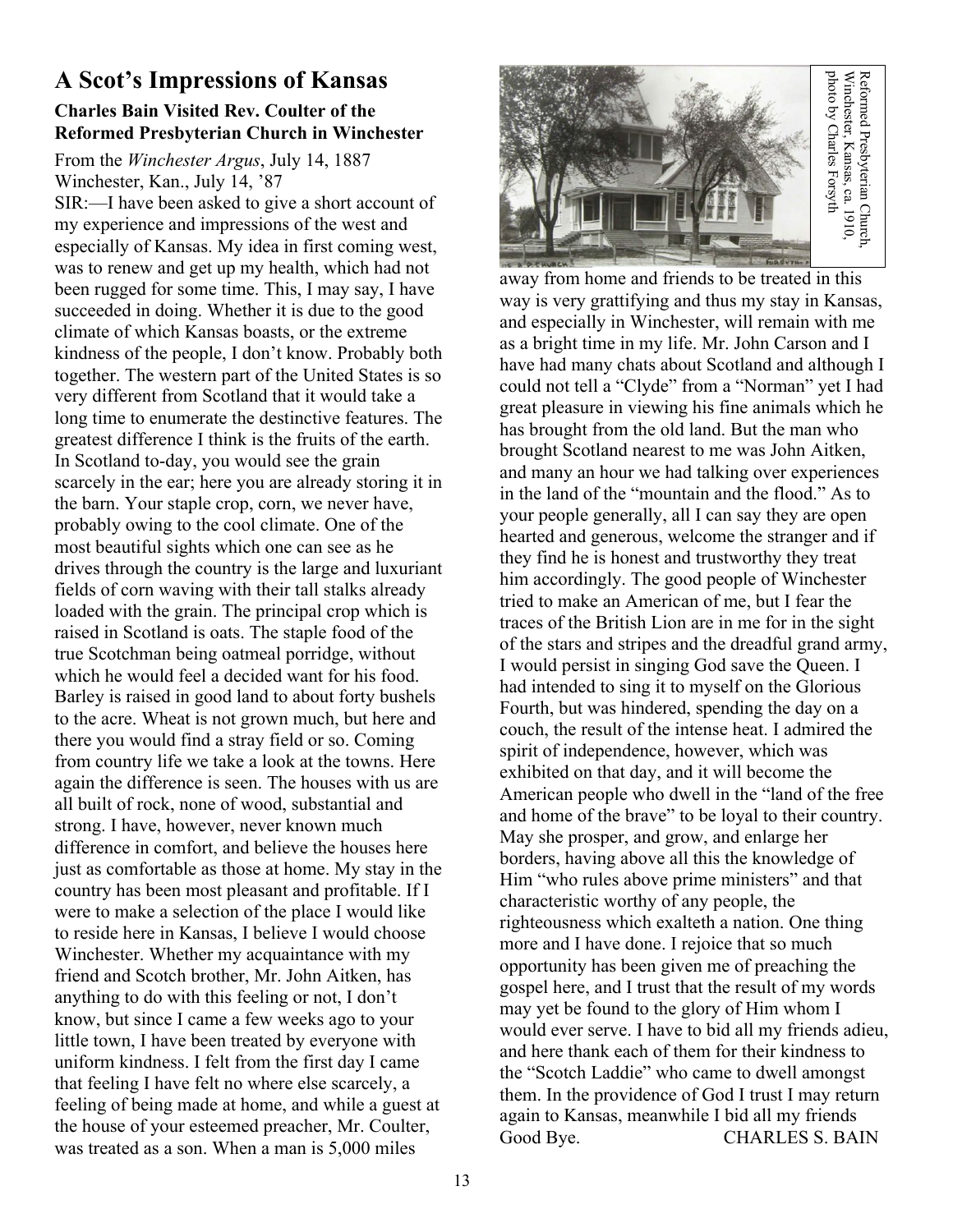## **"The Sub-Afro-American League of Kansas"**

#### From the *Oskaloosa Independent*, Aug. 10, 1900 **Colored Voters Unite.**

The colored voters of the southern part of the county meet and organize for the coming campaign. They say that they will stand by one another. By the end of the month every voter will be enrolled in the League. The following resolutions were passed: Whereas, we, the colored voters of Jefferson county, find that being divided we gain little or no prestige.

Whereas, we believe that the colored voters have controlled either district or the county.

Whereas, the colored voter has not received just recognition.

Whereas, we deem it necessary to combine our votes and minds for the betterment of our condition; and

Whereas, we think it wise to be a branch of the Afro American League of Kansas,

Therefore be it resolved, that the name of this organization shall be "The Sub-Afro-American League of Kansas."

Be it resolved that we endorse the McKinley administration and the Republican platform as adopted at Philadelphia.

Resolved, that we endorse the work of Hon. Chas. Curtis, and that we use our influence for his election.

Resolved that we use our influence in the way that it will better the condition of the Negroes of each district and the county. Their motto is "more work and less talk."

Committee: G. Washington, G. Bradford, J. Williams.

The following officers were chosen: John Williams, Sr., Pres.; Eli Lee, Sr., vice-Pres.; Jesse Bryant, Sec'y; executive committee, C.B. Bryant, chairman, S. Asbury, G. Twates, J. Williams, Jr., H. James.

## From the *Winchester Star*, Jan. 31, 1890 **Fifty-First Congress New House Bills**

Among new bills in the house are: . . . one by Kelly, of Kansas, (by request) appropriating \$100,000 to the erection of a monument to the negro soldiers, and sailors of the late war.

# **Decoration Day, 1888**

From the *Oskaloosa Independent*, Jun. 2, 1888

Decoration services at Oskaloosa were attended by a good many people last Wednesday, though not as many were present from outside the city as at other like occasions. A large procession, headed by band and followed by Sabbath schools, Sons of Veterans, G.A.R. post and citizens in vehicles, went to the cemetery, where the usual impressive ceremonies were held and the graves of some 24 departed soldiers profusely decked with flowers. In the afternoon, Mr. D.C. Jordon of Leavenworth spoke for half an hour in an interesting manner, and was followed by short addresses from Messrs. L.D. Price, J.W. Roberts and Edwin Snyder, the speaking being interspersed with singing. The speaking and music was listened to by as many as could squeeze into the court-room, which was little more than half the crowd.

The following is a list of the soldiers buried in Pleasant View Cemetery, and two, Fairchild and Conwell, who were buried in the old burial grounds and never removed. The number is rapidly growing, there being 26 now:

A.W. Keeling, C, 60<sup>th</sup> Ohio; T.J. Fitzsimmons, M, 5<sup>th</sup> Kan.; F. Conner, 5<sup>th</sup> Iowa Cav.; Wm. Stevenson, K, 6<sup>th</sup> Iowa; J.K. Tedrick, K, 2nd Colorado; W.B. Swain; Eli Hampton, B, 2nd Kan.; Henry Buckmaster, Surgeon, U.S. Vols.; Jules L. Williams, H, 4<sup>th</sup> Mich.; Perry Bates, B, 137<sup>th</sup> Penn.; John Hinden, F,  $10^{th}$  N.Y.; John Sands, 2nd Kan.; T. McIntosh, K, 33d Iowa; Sydney Hutcheson, 2d Kan. Col.; L.J. Trower, B,  $17<sup>th</sup>$  Kans.; John Keplinger, B, 5<sup>th</sup> Iowa; J.N. Harris, G, 101st Ill.; Horace Gibbs, 2d Kan. Ind. Battalion; Samuel Kemp, B, 17<sup>th</sup> Kans.; T.M. Brown; Benjamin Daniels; John F. McClure, C, 18th Iowa; James Wells, C, 13<sup>th</sup> Iowa; Rocillous Conwell, E, 5th Kans.; John Fairchild, H, 14<sup>th</sup> Iowa; Thomas West, 2nd Kans. Ind. Batallion.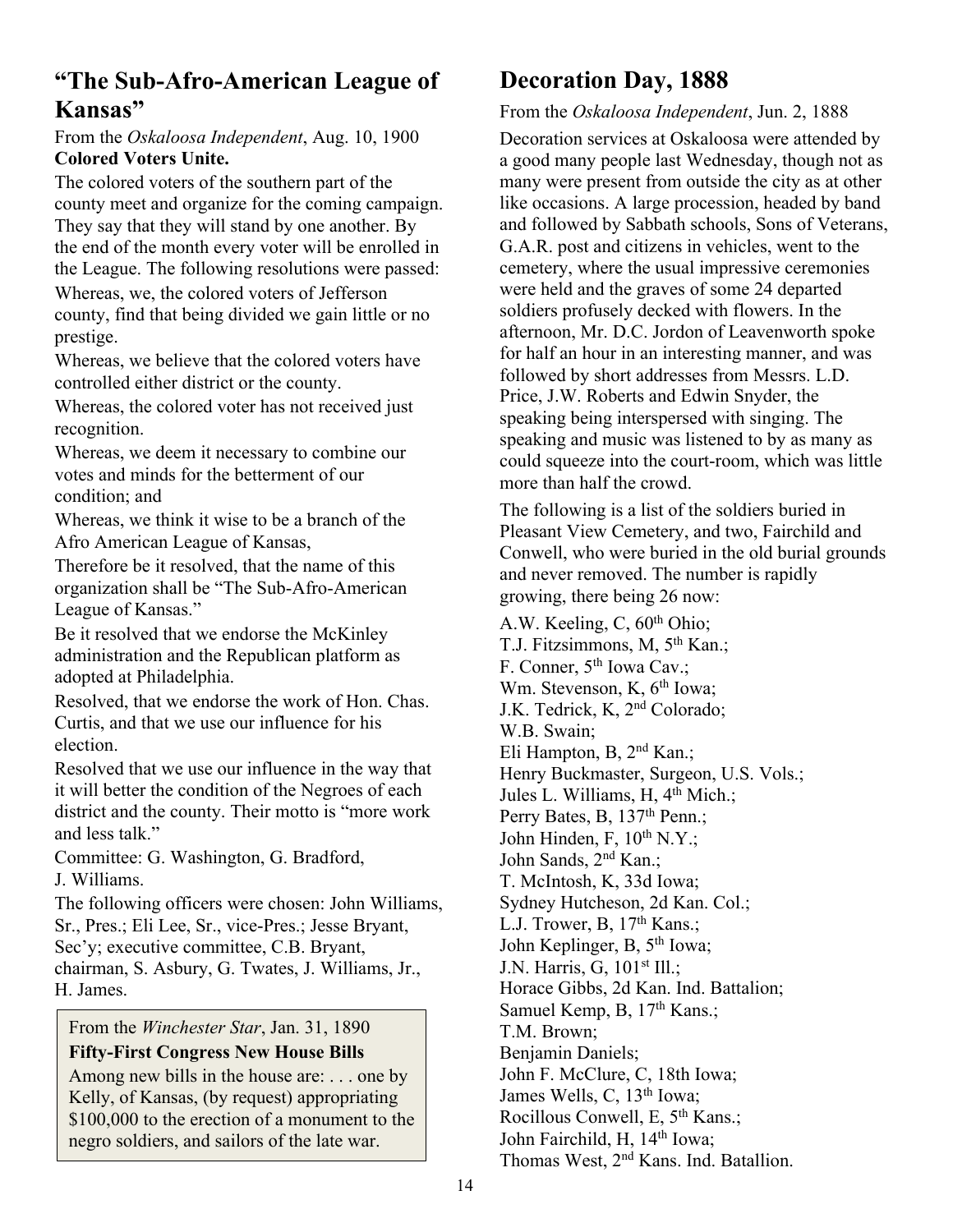## **Weather Signs**

From the *Winchester Star*, Jun. 24, 1910 (contributed by Leanne Chapman)

When the next picnic day comes around and you are wondering anxiously whether it is going to rain or not, here are a few signs which are said to be infallible. Some can be applied only in the country, but others will do for city or country.

If there is lightning without thunder of an evening after a clear day, the fine weather will continue. Except rain or wind, and often both, when the stars appear larger and closer, or flickering in the sky Watch the stars on a clear summer night, and should there be no falling stars you may expect the fine weather to continue.

A clear and sunny morning in summer or in autumn foretells rain, and when rain falls while an east wind is blowing, you may expect the rain to last for four-and-twenty hours.

The weather will improve should a halo or ring form round the sun during bad weather, and if there are clouds in the east in the evening.

Rain before sunrise will give a fine afternoon. Bees remain in their hives, or fly but short distances from them, when bad weather may be expected.

If sheep or goats fight more than they usually do, or jump about the fields, you may look for a bad change of weather. Also when cattle stop feeding and chase each other, when the dogs are dull and sleepy, or howl or bark to an unusual degree.

In the farmyard before bad weather cocks crow earlier and more than usual, peacocks and guinea fowls scream, turkeys gobble, and the fowls generally are noisy and restless.

In summer a red sky at sunrise foretells wind and showers, but in winter steady rain throughout that day.

## **Possum Bake**

From the *Oskaloosa Times*, Jan. 24, 1907 (contributed by Leanne Chapman)

It seems that we overlooked what was really the event of the season, the possum bake, given by Dr. Al D. Lowry at the home of Mr. and Mrs. Ed Carter over a week ago. Dr. Knauer and F. Quiet were cooks and the Misses Zimmerman waitresses. There were five o'possums with oysters and hottamalas galore. Hon. Ben Johnson was toast-master and the host and hostess were given some valuable presents. There were 58 merry-makers at the feast.

# **Increasing Number of Men at Work on Highways**

From the *Winchester Star*, Nov. 24, 1933 (contributed by Leanne Chapman)

As construction on four major highway projects in Jefferson county gets under way an increasing number of men are going to work.

On the county-benefit district "Poor Farm" road 30 men are now on the job, with more to be called next week, it is thought. Calls from the contractors on State Highway 24 at Valley Falls and 92 at McLouth brought notification yesterday and today to close to 100 men from all sections of the county to report for work.

The Valley Falls-Effingham road, a county-benefit district project, will be started as soon as the last of the government red tape is unwound.— Independent.

## **Jefferson County Poor Farm Suggested as P.O.W. Camp**

From the *Winchester Star*, May 19, 1944 (contributed by Leanne Chapman)

The Shawnee county poor farm is being leased to the government as a camp for prisoners of war. Jefferson county has a large poor farm building at present not in use, which could easily house many prisoners of war and their services could be used in the county to relieve the farm labor situation.

*[Ed. note: Jefferson County did not house a prisoner of war camp during World War II.]*

# **Of Rats and Cats**

From the *Oskaloosa Independent*, Sept. 29, 1883 (contributed by Leanne Chapman) A big rat story comes from W.D. Trapp, who moved the floor of a crib last Saturday. He and four or five others killed 135 rats in a short length of time, and more than that number escaped to the stone fences and other places of refuge. The rats had destroyed most of a crib of 100 bushels of corn. Speaking of this fact, James W. Shrader remarked that there were no rats or mice around his farm premises, owing to the vigilance of some 35 cats! This small army of felines have their quarters at his barn and are fed twice a day, with milk, as regularly as the days come and go. Mr. S. finds it much cheaper to feed the cats than the rats.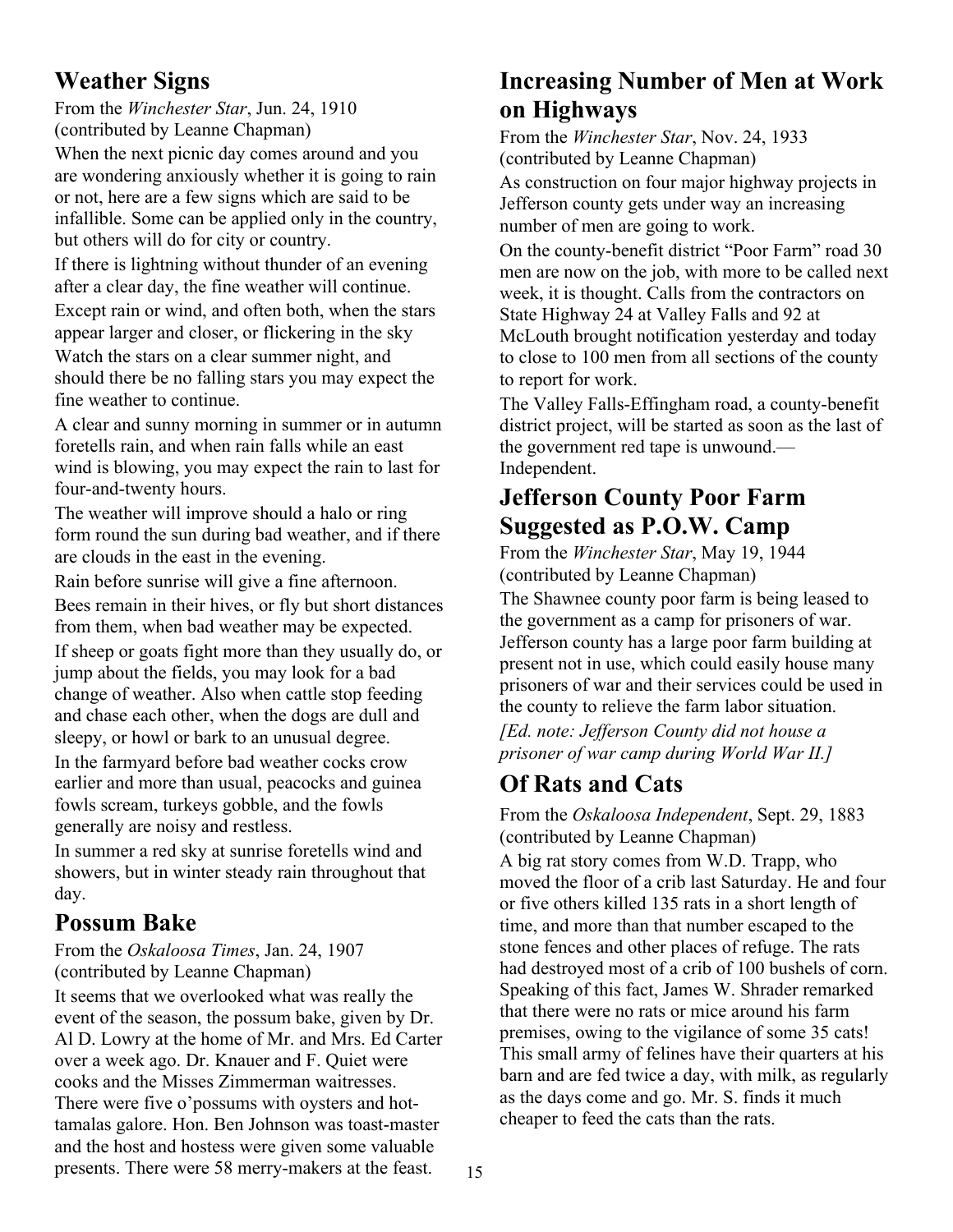## **Sam Smith**

#### From the *Oskaloosa Independent*, Jul. 9, 1887

Sam. Smith, son of Ed. Smith, the well-known farmer of Fairview twp., went out to New Mexico last March, (accompanying the first excursion to Colorado from this point to Lamar), and went to work for Baldwin and Brooks, on a sheep ranch some distance from Socorro. He had had a bad cough all winter, and thought the climate of New Mexico would help him, and so it did. But Brooks was an overbearing fellow and seemed to take pleasure in bullying Sam., at one time snatching an *Independent* from his hands and declaring with curses, epithets and threats that he shouldn't read that paper on his ranch.—Sam., who is a good-natured, industrious young fellow of about 18 years, bore with the abuse for some time, those who knew of it expressing wonder at his forbearance. Finally, one evening Brooks made an assault upon him for a trifling cause, was warned by the boy to keep hands off, but persisted and clutched him by the throat, when Sam. drew a pistol and shot his aggressor, who fell to the ground. Sam. went and told Baldwin what had occurred, the latter gave him part of the wages due him (all the money he had with him, as he told Sam.) and Sam. left for parts unknown. Mr. B. writes to Mr. Ed. Smith the particulars, and tells him that Brooks may get well, though he was very seriously wounded, the ball entering the abdomen and ranging downward, and so far not having been found by the surgeon. A Kansas man who fortunately happened to be visiting at the ranch, has also informed Mr. Smith of the particulars, in substance as we give them, and the partner of the wounded man writes that the "law can't touch Sam" for the act. It was clearly an act of self-defense, and although Sam's friends are sorry such a thing should occur, they can't blame Sam. much.

#### From the *Oskaloosa Independent*, Jul. 11, 1919

# Even-Month Calendar Would Prevent Date-Mixing

on ONGRESS is to be asked to substitute a million-year calendar for the present one. The Equal-Month Calendar association, with headquarters in Minneapolis, is pushing the movement. With the adoption of exactly four-

weeks per month, there will be days enough pushed over from the present reckoning for another month of 28 days, which it is proposed to call Liberty and to insert between February and March. There will also be a day additional to make 365, and an extra day every four years, as in leap year.

The new plan will take care of the regular additional day by placing it between December 28 and January 1, unattached to any week or month, and calling it New Year's day. Similar



provision would be made for Correction day, as the leap year extra would be called, which would be sandwiched between convenient dates, belonging to no month and having no day name of its own except Correction. Having thus disposed of all possible days and extras, the calendar would be perpetual and uniform through all the years.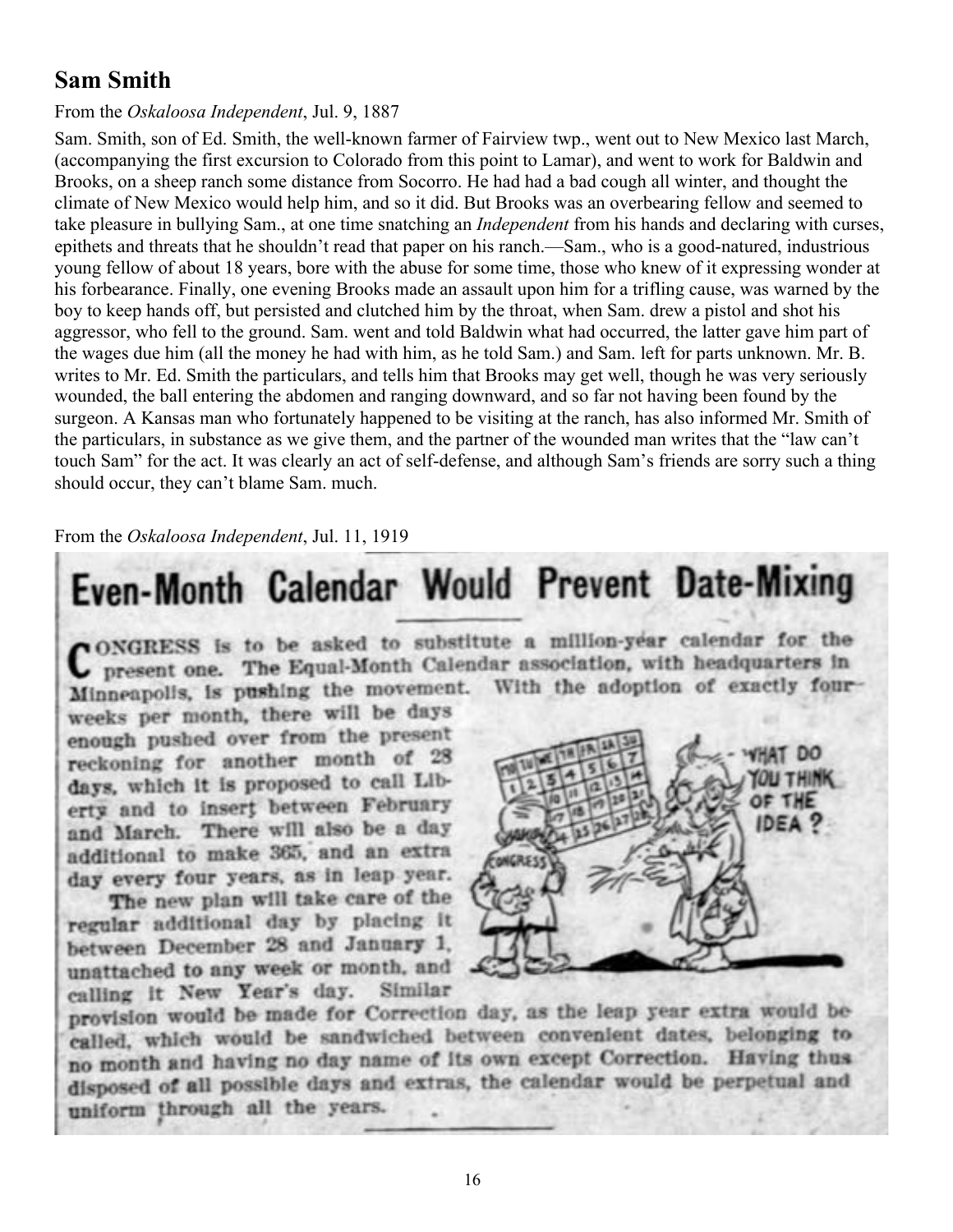# **McLouth Base Ball, 1887**

From the *McLouth Times*, Jun. 17, 1887

Dan Taylor's face looks as though he come out second best in a prize fight, but it was caused by a foul ball.

Two more base ball accidents to record this week. On Sunday afternoon one man sprained an ankle quite badly, and on Tuesday night another split a finger while trying to stop a fly. We would recommend the boys to employ a surgeon for the season and have him present during every game.

The game of baseball between the McLouth and Hazel Ridge clubs was not played last Sunday on account of the non appearance of the McLouth boys.

From the *McLouth Times*, Jul. 1, 1887

#### **BASEBALL. Oskaloosa Wins a Game from McLouth by a Scratch.**

On Friday night of last week a challenge was received here from the Oskaloosa ball tossers for a match game to come off on Saturday afternoon, which in the absence of an organized club was accepted by a few players who sent word to the challengers to come on.

As Saturday was a foggy day until afternoon no further thought was given to the matter until 2:30 p.m. when the players from Oskaloosa arrived. Then it took nearly an hour to find enough players in this man's town to make up a nine, but finally the task was accomplished, by taking a promiscuous lot of boys, not one of which belonged to the old first nine of last year, but despite these disadvantages they lost the game by only a score of 14 to 15.

The following is the score:

| <b>McLOUTH</b>   | R |                |
|------------------|---|----------------|
| Cunningham, s s  | 2 | 2              |
| Karr, c          |   | 2              |
| D. Taylor, c f   |   |                |
| Myers, 1b        |   |                |
| Howard, p        | 2 |                |
| Tayson, 3b       | 2 |                |
| Gibson, 2b       |   |                |
| Chapman, 1 f     | 3 | 2              |
| J. Vandruff, r f | 2 | $\overline{2}$ |
|                  |   |                |

| <b>OSKALOOSA</b>     | R         |                |
|----------------------|-----------|----------------|
| J. Sands, 1b         | 3         | 2              |
| F. Brown, s s        |           | 4              |
| Smith, c f           |           | $\overline{4}$ |
| Robinson, p & 3b     |           | $\overline{2}$ |
| J. Brown, 2b         | 2         | 3              |
| J. Wilson, 1 f       | 3         |                |
| J.H. Brown, c        | 3         | $\overline{2}$ |
| Brusenback, r f      | $_{0}$    | 5              |
| R. Wilson, $p \& 3b$ | <u> 1</u> | $\overline{4}$ |
|                      |           |                |

Time of game, two hours. Umpire, Wise. Left on bases, Oskaloosa 4; McLouth 9.

Hit by pitched ball, Howard.

Bases on balls, Oskaloosa 2; McLouth 0.

## **DIAMOND DUST.**

There was considerable kicking on the decisions of the umpire.

The Oskaloosa club was composed of the pick of not only the best players of that city, but also of a country club north of there.

The Oskaloosa first baseman is a dandy.

Ten players for Oskaloosa and an erroneous decision gave them the game.

Our boys worked like beavers and had they ever played together before would have beat the visitors out of sight.

It is safe to say that a different result will be recorded when the return game is played at Oskaloosa one week from to-morrow.

It is hard to umpire a game without making an error.

Dan Taylor can kick in spite of his broken toe. It looks a little queer to have a base runner declared out while lying across the base, without being touched by the ball. How is it "Fatty?"

Lem Myers got so excited while coaching that he ran across the diamond to encourage a base runner. Of course he was declared out.

A large number of people were out on the grounds to witness the game.

Will Howard made the only home run.

"Kansas" made a home run on a lost ball.

The visitors looked nice in their bright red suits.

Howard, McLouth's left handed twirler, was a puzzler to the visitors, and they could not hit his balls at all.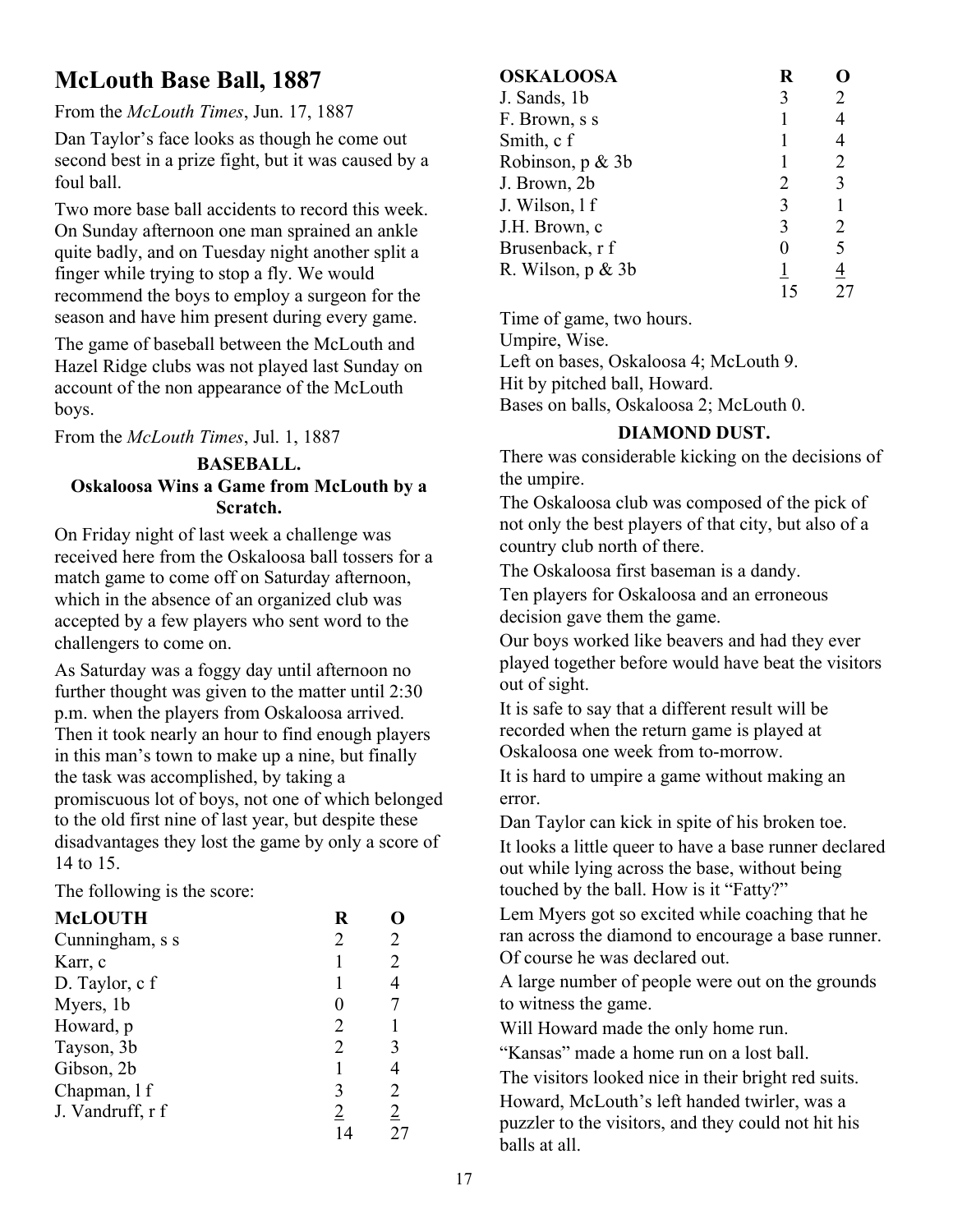Ralph Wilson pitches a nice curve ball.

Our boys will do some hard work when they visit Oskaloosa for the return game on Saturday afternoon, July 9<sup>th</sup>.

## **McLOUTH VS. SPRINGDALE.**

On Saturday afternoon a match game of baseball will be played at Springdale between a nine from that place and one from this city. It will, no doubt, be an interesting and exciting game, and afford rare sport to those who witness it.

#### **LEAVENWORTH.**

Leavenworth has sold another player, and as usual it is a good one, Swartzel, her crack pitcher. This is the third sale in less than a month. The management ought to be kicked into the Missouri river, for its incapacity and imbecility. But that is the way when a club is managed by gamblers, the better class will not patronize the game.

## **HAZEL RIDGE VS. McLOUTH.**

On Sunday last a game of ball was played at Hazel Ridge between a picked nine of that section and a scrub team from this place, which resulted in a victory for the McLouth boys by a score of 33 to 8. The following is the score:

| <b>HAZEL RIDGE</b>  | $\bf R$              | 0              |
|---------------------|----------------------|----------------|
| Ridgeway            | 3                    | 0              |
| Hoffman             | $\overline{2}$       | $\mathbf{1}$   |
| <b>Stewart</b>      | $\overline{0}$       | $\overline{c}$ |
| E. Anderson         | 0                    |                |
| Wm. Bell            | 1                    | $\frac{3}{2}$  |
| H. Anderson         | 1                    | $\overline{c}$ |
| <b>Bill Fiddler</b> | 0                    | $\overline{3}$ |
| Newby               | 0                    | $\overline{2}$ |
| Ryan                |                      | $\overline{0}$ |
|                     | $\frac{1}{8}$        | 15             |
|                     |                      |                |
| <b>McLOUTH</b>      | $\bf R$              | $\mathbf 0$    |
| R. Taylor           | 3                    | 3              |
| Crummel             | $\mathfrak{Z}$       | $\mathbf{1}$   |
| Howard              | $\overline{3}$       | 3              |
| George Goens        | 4                    | $\mathbf{1}$   |
| Chapman             | 4                    | 1              |
| Karr                | 5                    | 1              |
| Champ               | 5                    | 0              |
| Cunningham          | $\overline{3}$       | $\overline{2}$ |
| Gibson              | $\overline{3}$<br>33 | $\overline{0}$ |

The time for the return game has not yet been determined upon.

Everybody come to McLouth on the 4th and witness the match game of baseball for a purse of ten dollars.

From the *McLouth Times*, Jul. 15, 1887

### **BASEBALL. A Number of Games with Varied Results.**

The return game between the first nine of Oskaloosa and this city took place at the county seat last Saturday, at which the capital boys came out one ahead, by a score of 21 to 20, which was better than was expected when the boys went over there. All of the men and boys were so busy that only seven could be persuaded to go over, to help amuse the Oskaloosa fellows.

Below will be found the result of the game:

| <b>McLOUTH</b>     | $\bf R$          | O                                          |
|--------------------|------------------|--------------------------------------------|
| Carnahan, c & 1b   | 3                | $\mathfrak{Z}$                             |
| Wit, $1 f$         | 3                | $\overline{2}$                             |
| Trower, p          | $\overline{2}$   | $\begin{array}{c} 2 \\ 3 \\ 3 \end{array}$ |
| Shamp, 3b          | $\overline{2}$   |                                            |
| Taylor, 2b         | $\overline{2}$   |                                            |
| Goens, s s $&$ r f | $\boldsymbol{0}$ | $\overline{4}$                             |
| Karr, c & 1b       | $\overline{2}$   | $\overline{2}$                             |
| Osborne, c f       | $\overline{2}$   | $\overline{2}$                             |
| Kirkham, s s & r f | $\overline{4}$   | $\frac{0}{\sqrt{2}}$                       |
|                    | 20               | 21                                         |
|                    |                  |                                            |
| <b>OSKALOOSA</b>   | $\bf R$          | $\mathbf 0$                                |
| J. Sands, 1b       | 3                | $\overline{2}$                             |
| Morley, 3b         | $\overline{2}$   |                                            |
| Smith, c f         | $\mathfrak{Z}$   | $\overline{\mathbf{3}}$                    |
| Miller, 1 f        | $\overline{2}$   | $\overline{c}$<br>$\overline{2}$           |
| Brown, c           | $\overline{3}$   | $\overline{2}$                             |
| J. Wilson, s s     | $\overline{2}$   | $\overline{2}$                             |
| R. Wilson, p       | 3                | $\mathbf{1}$                               |
| Sable, r f         | $\boldsymbol{0}$ | 4                                          |
| Conant, 2b         | $\overline{3}$   | $\overline{0}$                             |

Umpire, Bernstein.

Time of game, 2 hours.

## **DIAMOND DUST.**

Bernstein, the Oskaloosa umpire, is well qualified for the position, and gave satisfaction.

The colored player of Oskaloosa excited attention. Oskaloosa is now re-organizing her first nine club this week.

Grant Trower was pleased to fan out the colored player a couple of times.

The Oskaloosa club did not come over here to play yesterday, because Sands, their first baseman, had cut his finger.

18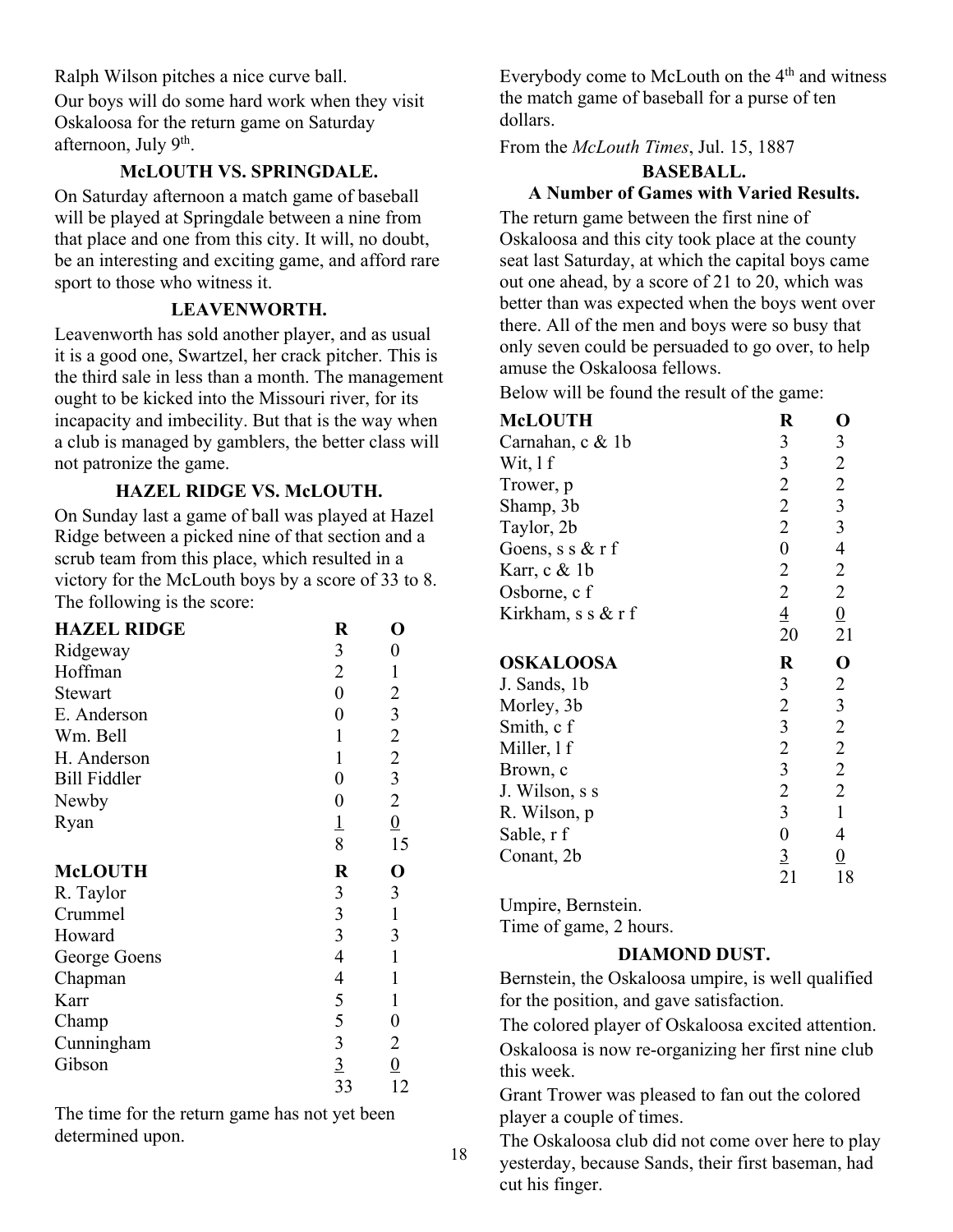Published May 18, 1878, Page 1, in the *Oskaloosa Independent* Mr. Bennet gives us Part II of his encounter with loyal Union Kansas Jayhawkers

#### ----

#### **Original Sketch**

# **[Written for the** *Independent***] Early Recollections of Kansas**

#### By J.H. Bennet

In writing this sketch and the one previous to this, I have no other object than to make a vivid pen picture of the lights and shadows of "Jayhawking." It was a free, wild life; at times badly spotted with crime, and at times bringing into existence and active operation some of the noblest impulses of the human character; at times grimly humorous and strangely affecting; at time perilous, and at times productive of stern retributive justice. Its participants, and they are among our most respected citizens, are not in the habit of relating incidents of this service; and if they continue this reticent policy, this peculiar phase of the war of the rebellion may be lost.

I left my friend George at Hiawatha, going north. I returned to Grasshopper Falls. I had not been missed, and the raid was very little talked of for a week or more. One evening, however, Will, came to my office with a great sorrow on his face. George had been arrested at Brownsville as a horse thief. They had taken his stock away from him, and kept him in jail two days. They refused to believe his story. They said it was not sufficient if true to justify his actions. They softened but slowly; first, they concluded not to kill him; after a while they took him out of the calaboose; then they said he might walk home and send the constable after the stock; and finally lent him the mule, and he came to Grasshopper Falls for help. Of course I helped him.

We went over the same ground again; crossed the Grasshopper at Half Mound crossing, took the ridge for some miles, the east side of a wide bottom, then Muscotah, then another high prairie road, some broken ground. Kinnekuk, a long prairie, Claytonville, Hiawatha, and Padonia. We left Padonia hoping to reach Falls City in the late evening, crossed the Walnut and went down on the west side. About a mile into Nebraska, and about two and a half miles due south of Falls City, there is a kind of mound, or outlying bluff covered on the west and north with timber and thick hazel brush. Around this mound Poney Creek makes a horse shoe curve, and only a short distance away. On the north-west side and nearly to the top stood a good hewed log house, then occupied by a tolerably well to do farmer, his wife and two children. When we were a mile or more away, we saw quite a body of soldier-looking mounted men, skirting the timber on Poney Creek, and disappearing behind the mound, going west. Without the least suspicion of evil we jogged along and pulled up at the house, just at dusk. A woman with a child in her arms and another clinging to her skirts was standing just outside the door. Her head and dress were in great disorder, and there were signs of deep emotion in her face. George had been there before, and she hurriedly and almost fiercely questioned and talked to him.

"Oh!! Oh!! They have broken all my dishes, and stolen everything, even a loaf of bread, and the butcher knife. They took the things out of that trunk, and carried off my children's dresses, and some pillow slips." *Who are they? Why, rebel Jayhawkers* of course, and they took John's saddle. "Oh, but they didn't get my man *Where is he?* Oh, I do wonder if they'll get him yet. Do you think they're gone? Do please, old man, ride to the top of the point and look over there," said she, pointing westward.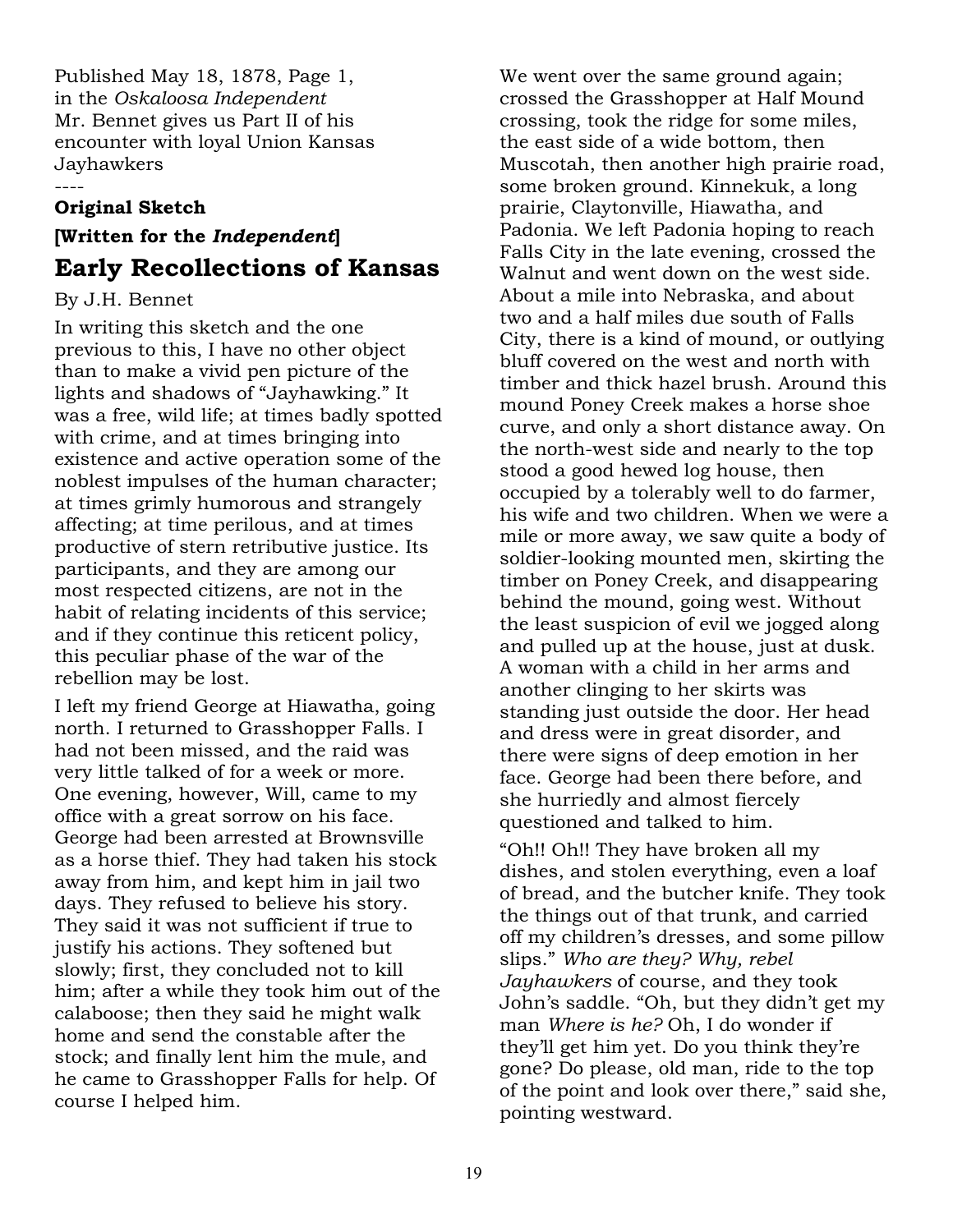I hurried up the knoll, but I couldn't help thinking myself quite young, nevertheless. I was back in three minutes. It was too dark to see more than half a mile. The woman was still moaning, but not so bitterly. I took George's mule, and George hunted for an ax. The Nemaha River was too high to ford, and there was no crossing nearer than Salem, seven or eight miles to the west. The woman had some flour and fat bacon, and we were hungry, and were ready to work. I was just pulling the saddle off my horse, when the woman gave a scream. George, who was hacking a stick of wood, dropped his ax with almost a groan. I dropped my saddle, and every particle of strength went out of my knees. Down off that knoll came a mounted man, swinging a carbine in his hand and wearing two revolvers in his belt. He dashed round that house and drew up within ten feet of me. Two hundred yards away, advancing nearly as rapidly, and on the path we came, were 30 or 40 armed and mounted men. I was sure the rebels had returned. They had probably made a circuit of the brush and were now bringing in that poor woman's husband, to murder him in the presence of his wife and children. I held on to the white pony's mane for support, and shuddered with apprehension for myself and my friend.

This dread was of short duration. The woman stepped instantly to the side of the scout's horse, and a hurried whisper and a rapid gesture assured me that they were good friends, and that we were not to be prey for that band. I caught the last words: "Not a half hour gone," and the brave fellow plunged his spurs into his horse's sides and cantered off into the darkness. The body of men surrounded us almost immediately. Most of them dismounted for a drink of water. I did not yet understand. We attracted little notice. A man pounced on to my saddle, with a sudden cry of relief; "Whose is this?" Then

his eye fell on me, and he kept right on; "I want to ride this to-night. I'll bring it back after the fight." Suddenly a loud voice, shouted: "Where's Charley?" A man on a white horse, who was a little detached from the crowd, answered promptly: "He's ten minutes ahead, Capt. Sharp." I almost screamed, I was so glad. We were safe. These were Kansas Jayhawkers. They might rob us, but they would not kill us. I was not afraid of anything. I could call the names of too many of their kin for them to hurt me. "Mount, boys, we will have them yet," shouted the Capt. The man with the white horse started, two or three hundred feet ahead of the cavalcade, the hindmost man of which rode my saddle. They splashed through Poney Creek, across a little clay bottom, and out on to the prairie grass which so muffled the noise of the horses feet, that we tho't there was a great silence. As I turned to a renewed preparation of supper I felt that a mountain had lifted itself off my shoulders.

In a half hour they were all back, crazy for something to eat. My saddle man, in answer to my look of questioning, blurted out: "Too cussed dark. How many pancakes you got?" I divided my supper with him, went with him to the top of the knoll, stood picket with him two hours, made him talk, and went with him to a haystack, where we fed some horses and had a notion to sleep. "Too blank many fleas. What'll you take for that saddle?" I protested strongly, and for a few minutes thought he would have it any how. We were peeping into an open door of the house where the floor was covered with sleeping men, when he made me this proposition: "Jim Goodenow's will suit you as well." I'll "steal it and leave it in the brush for you, and give you fifteen dollars." Capt. Sharp and two men, were consulting near us, about looking in on some fellows they had passed late in the evening, and who had not reported; one of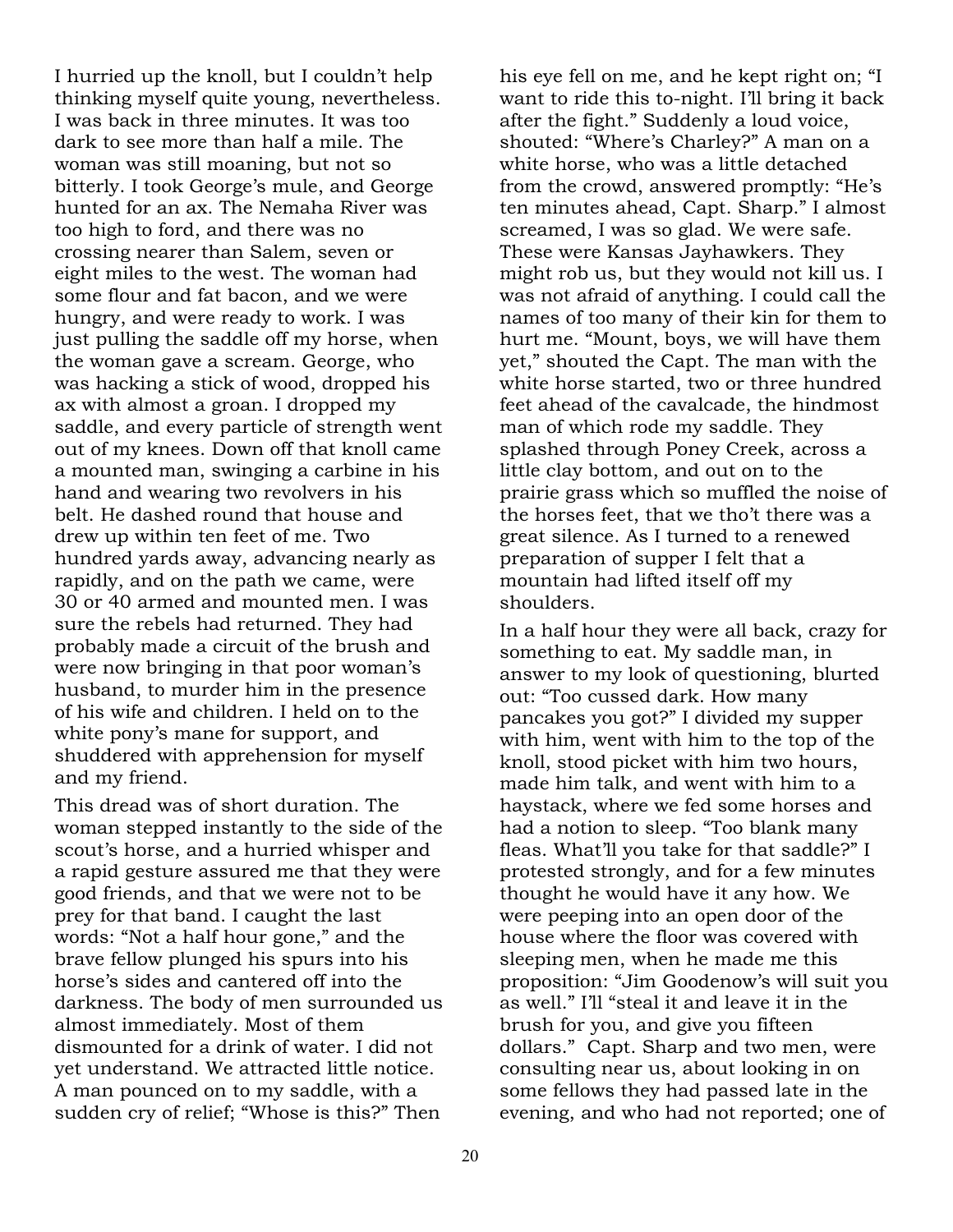these two men was Jim, himself; "No, by blank, you won't, you blank scoundrel, you," put an end to the saddle business.

I crept back to the haystack and drove away some hogs, but couldn't sleep for the cold; I caught lice enough though to last me three weeks. About four o'clock I was listening to Capt. Sharp's last directions to a couple of scouts who were mounted and ready to reconnoiter "them fellers we passed," and as they started out, the Captain said: "Old man, let's bunk. I've got two bunkum blankets." The Captain dropped straight to sleep. I laid still and listened. I heard the man of the house hail the guard, heard the words of greeting between him and his wife, the relation of the incidents of the robbery, and the curses, not loud but deep, which he heaped upon the robbers. His only crime had been the harboring of Sharp's men. Poor fellow, he couldn't help it. He had to choose, and he did not choose the rebellion.

In the early gray of morning I found George on picket duty, and relieved him. I stood there under the edge of a bank of clay, commanding Poney Creek ford and a hundred yards of bottom beyond. I could see the legs of the next sentry as he turned at the near end of his beat, and hear him crack his hands in assistance of the circulation. As the sun got up it was not so cold, and at last a couple of scouts rode past me, and directly afterwards I heard them tell the picket that there was hot coffee waiting somewhere, and so I came on up to the house. The river had fallen so much in the night that Capt. Sharp concluded to stay where he was till afternoon, and then try a ford on the "Falls of Nemaha," rather than go to Salem to cross.

They did not enjoy their rest. A few were for swimming for it, but the flood looked too terrible. All were afraid their enemy would escape them, if he crossed the Nemaha. Charley, the lightest and

trustiest scout, was not yet in. Some fears were expressed as to his safety, and many wonderments as to the cause of his detention; the most probable suggestion was that he had lain down in the dark, and taken up the trail immediately upon the approach of daylight. About ten o'clock he astonished the whole crowd by dashing in from the knoll with the report that there was a large body of armed men coming in from the east. He knew the rebels had crossed the Nemaha at eleven o'clock the night before, and were irretrievably lost, but he never thought to say so; thinking only to prepare his captain for a new enemy, he rode swiftly back to his post. The captain himself, connecting Charley and the pursuit, and the rebels, so closely, thought the rebels had obtained a junction with reinforcements by a simple *detour* and that he was in a box; literally trapped. Every one of his men seemed to snatch at the same idea. Almost without orders horses were saddled, haversacks were examined, ammunition was skillfully divided, two or three men were up, and every one on the *qui vive*. The captain was two hundred yards east of the house, and could probably see the enemy. He came back on the double quick to about one hundred feet east of the house, and said, "We'll fight 'em on foot here, and if we're beaten we'll take down that track, (pointing), and try the rocks just on the Falls. Rally, 'boys.' " No regular troops ever moved with more certainly or celerity than these inexperienced soldiers of the prairie. The detail to hold horses fell in, (if that's the expression) without any orders. The boys formed on the south of their captain, forty strong. Charley showed his head and shoulders, but his face was turned away. Some neighbor of this good man here, with two horses, a shackely wagon and his wife, drove rapidly down "that 'track,' " and disappeared in the brush. The man of the house had a bundle in his hand and stood in the north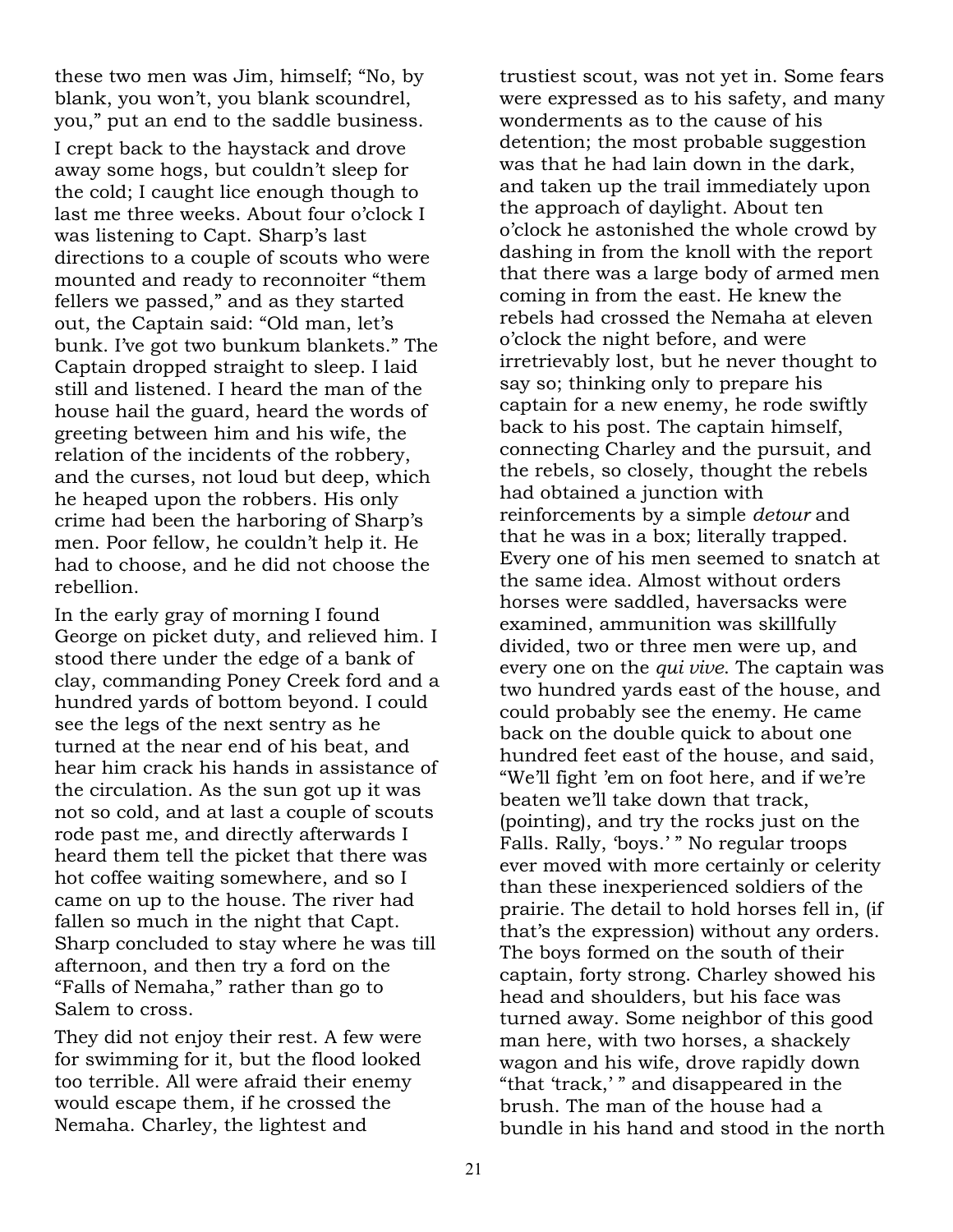door. I myself had mounted the white pony and stood by the corner of the house, ready to join in the fight or run down that track. For the moment I had forgotten George; just now I looked round for him. He was at the corner of the house, leaning wearily against it for support, his face and hands, white, his finger nails and lips blue, and his teeth chattering and his every muscle quivering with true ague. The poor fellow looked pitiable, but I forgot him when Charley held up his hand. A mounted scout rode rapidly out there and stood by Charley's side, without showing the least excitement. The suspense was terrible for ten seconds; then the two scouts trotted toward us, a long line of the heads of mounted men appeared over the rise, and the report came in clear ringing tones; "Sac and Fox Indians going on a buffalo hunt." I remembered, then, that they had a little reservation just east of us, and while I was unsaddling I saw two of them seat themselves near the well, and there they remained in their gorgeous dresses and cockscombed shaven heads for two hours without speaking a word.

The day grew warm apace. The boys lounged and swore. There was no whiskey —no cards. A sudden and to me unaccountable commotion, away down in the hollow, in the tall hazel brush, sent a man up very hurriedly to the captain, announcing that they had found a dead body down there, and asking for a detail of men to hold an inquest on it. The detail was ordered promptly, but attracted little notice. A few followed them down in to the brush, but I darsent go. I watched and

waited, but got no clue to the mystery. It was a long, long time before the little procession headed by a rude bier covered with a white cloth, had labored up through the brush, and round the house to where the captain was sitting. The foreman presented the captain a paper, as they set the bier down, and he read it aloud with all due gravity.

"We the jury find that the deceased came to his death through the administration of a 'blue pill' administered by one Dr. Jayhawk. We also think he serve him right. John Brown, Corp."

By the living lightning but I was astonished when that white cloth was removed and I saw a big fat hog, neatly dressed and skinned.

I need not spin this yarn farther. The passage of the Nemaha was ridiculous, and cold, and wet; many a broken girth and wet jacket resulted therefrom. The journey to Brownsville was simply tiresome. The interview with the authorities was satisfactory, and not very costly. We got the three colts and the mule, and eventually marketed them, only a little to the loss of the rebel captain, and only a little to our own gain. There is at last one living witness of the truth of my story, and he is accessible. I have no pardon to ask of Gid. Thompson or of the public, and at this moment have no other feeling in the matter than one of thankfulness to the proprietors of the *Independent* for their courtesy in publishing the sketch.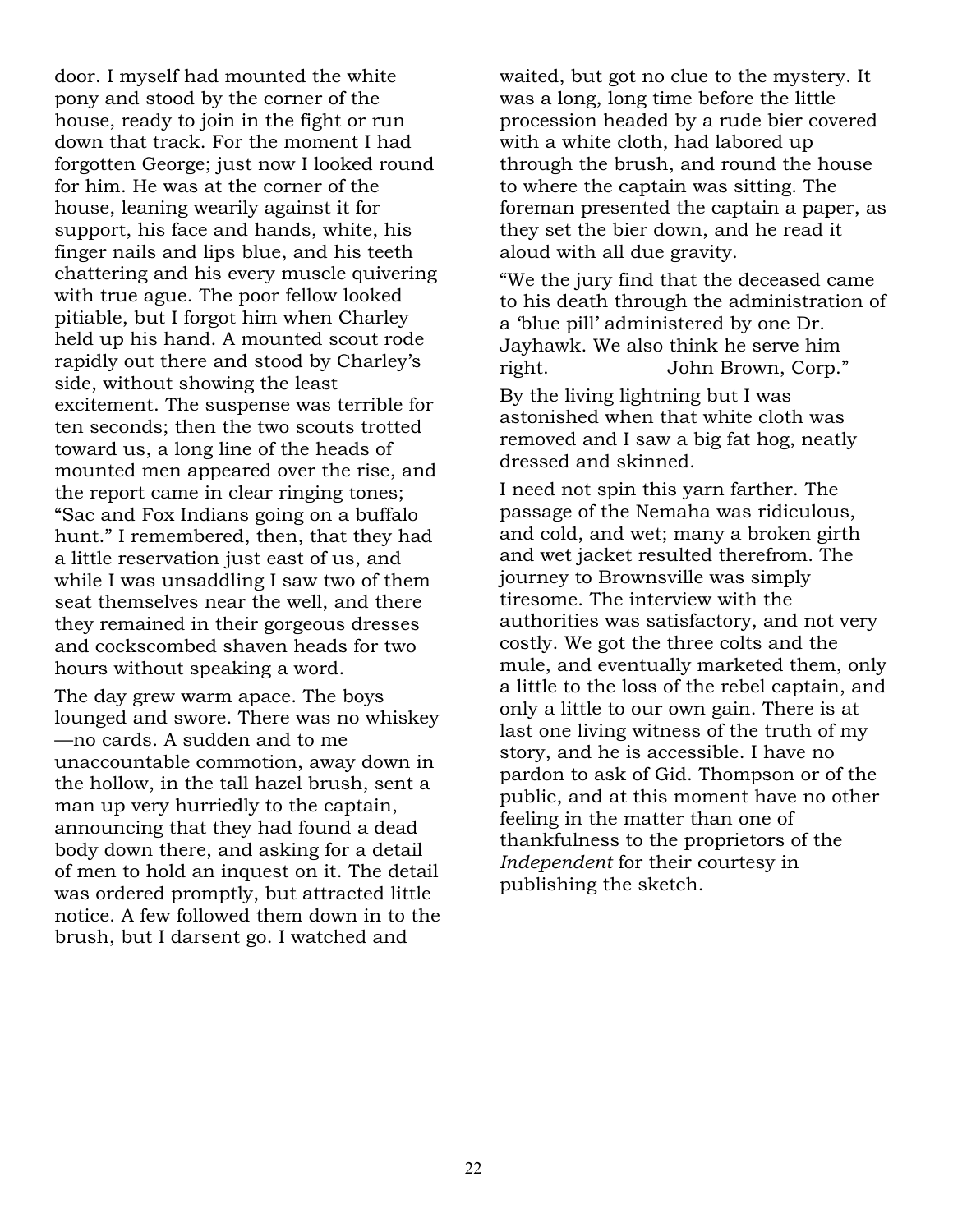# **Kansas Digital Access to Historical Records Grant Awarded to JCHS**

The Jefferson County Historical and Genealogy Society has been awarded a \$3,000 grant from the Kansas State Historical Records Advisory Board (KSHRAB) to work toward bringing the Old Jefferson Town historical archives to a digitized format. If all goes well the digitized format will be available online around the first of June, not only to Jefferson County, but to others across the United States and world.

The Kansas State Historical Records Advisory Board (KSHRAB) seeks to encourage Kansas organizations and individuals to preserve records of the past by offering a digital grant to aid in the process of digitizing records into a shareable format to the public. Their funds are granted by the National Historical Publications and Records Commission (NHPRC).

Volunteers from the OJT museum began working January 10, 2021, to enter thousands of objects, photos, archives and library items into a software program purchased with the grant money. The Past Perfect software offers organization of the records that have been kept on paper for the past 50 years. The digitizing of the museum artifacts will make researching easier, not only at the museum, but also from the comfort of your home. The Past Perfect system also will allow us to locate items in the museum more quickly if you want to come and see an item in person.

Currently eleven volunteers are working consistently each week at getting data entered into Past Perfect. So far more than 5,000 objects, photos, books, paper documents, etc., have been entered into the system. We have inserted into the system more than 1,500 Jefferson County names that are linked to biographical information, objects, photos, books, maps and any documents that have been donated to the museum by that person or their family.

While the project is progressing much more quickly than ever imagined, please understand that this is a 3- to 5year project. When working with each record entered, each item can take anywhere from 4 to 10 minutes to enter. That's a lot of volunteer hours. Just to give you an idea of what we have to work on . . . there are more than 30,000 photos in our file cabinet that need to be scanned and data documented. In the museum buildings alone, we estimate that there are at least 5,000 to 10,000 objects that will need to be photographed and data entered. Our genealogy library is growing each day; there are more than 5,000 books in the library. There are thousands of family files and obituaries that someday could be scanned and connected to families and names in our system.

There are some ways that you can become involved in this project. If you have an hour or two a week or every couple of weeks, we can keep you busy for a while. We are in need of volunteers who can scan photos and documents, file clippings, and assist with the cataloging of the numerous library books that we house in our genealogy library. No experience is necessary; we will train you.

Visit the Old Jefferson Town website, https://www.oldjeffersontown.com/.

## **Volunteer**

Volunteer hours are Tuesdays 11:00 am to 4:00 pm and Saturdays 1:00 pm to 4:00 pm.

If you are interested in becoming a part of preserving Jefferson County's history, please email oldjefftown@gmail.com or call Deb Case at 785-249-0041.

# **Share History Online**

Check out the Forum section of the Old Jefferson Town website: https://www.oldjeffersontown.com/forum. Ask questions, post pictures and family histories, communicate with other history buffs. Please join the conversations.